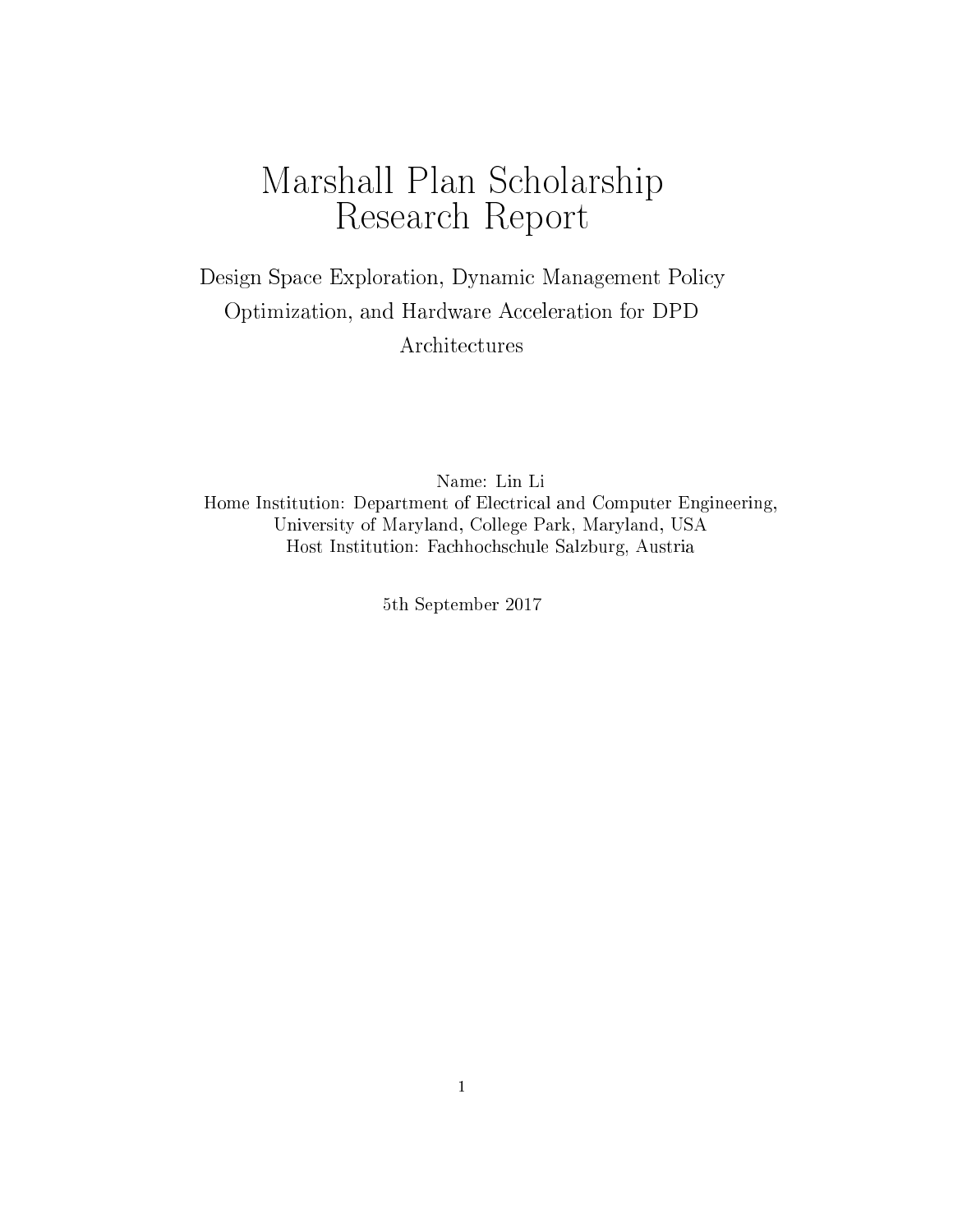### Abstract

My work during the resear
h period aims at proposing a novel framework for design space exploration and dynamic management policy optimization of adaptive embedded signal processing systems. In the framework, Markov decision processes (MDPs) are applied in a hierarchical way to enable autonomous adaptation of embedded signal pro
essing under multidimensional onstraints and optimization objectives. Thus, we name the proposed framework Hierarchical MDP framework for Compa
t System-level Modeling (HMCSM). The appli
ations are implemented using dataflow modeling techniques. The framework integrates automated, MDP-based generation of optimal reconfiguration policies, dataflow-based application modeling, and implementation of embedded control software that carries out the generated reconfiguration policies. HMCSM systematically decomposes a complex, monolithic MDP into a set of separate MDPs that are connected hierarchically, and that operate more efficiently through such a modularized stru
ture.

The effectiveness of our proposed MDP-based system design framework was demonstrated through an adaptive wireless ommuni
ation appli
ation: a digital predistortion (DPD) system, which benefits from an implementation that can dynamically generate optimal control policies and reconfigure itself according to the generated policies. Additionally, new features were added to the current LIghtweight Dataflow Environment with the Verilog language  $(LIDE-V)$ to improve the power efficiency of dataflow-based hardware design and support efficient hardware acceleration of the targeted DPD system in this work.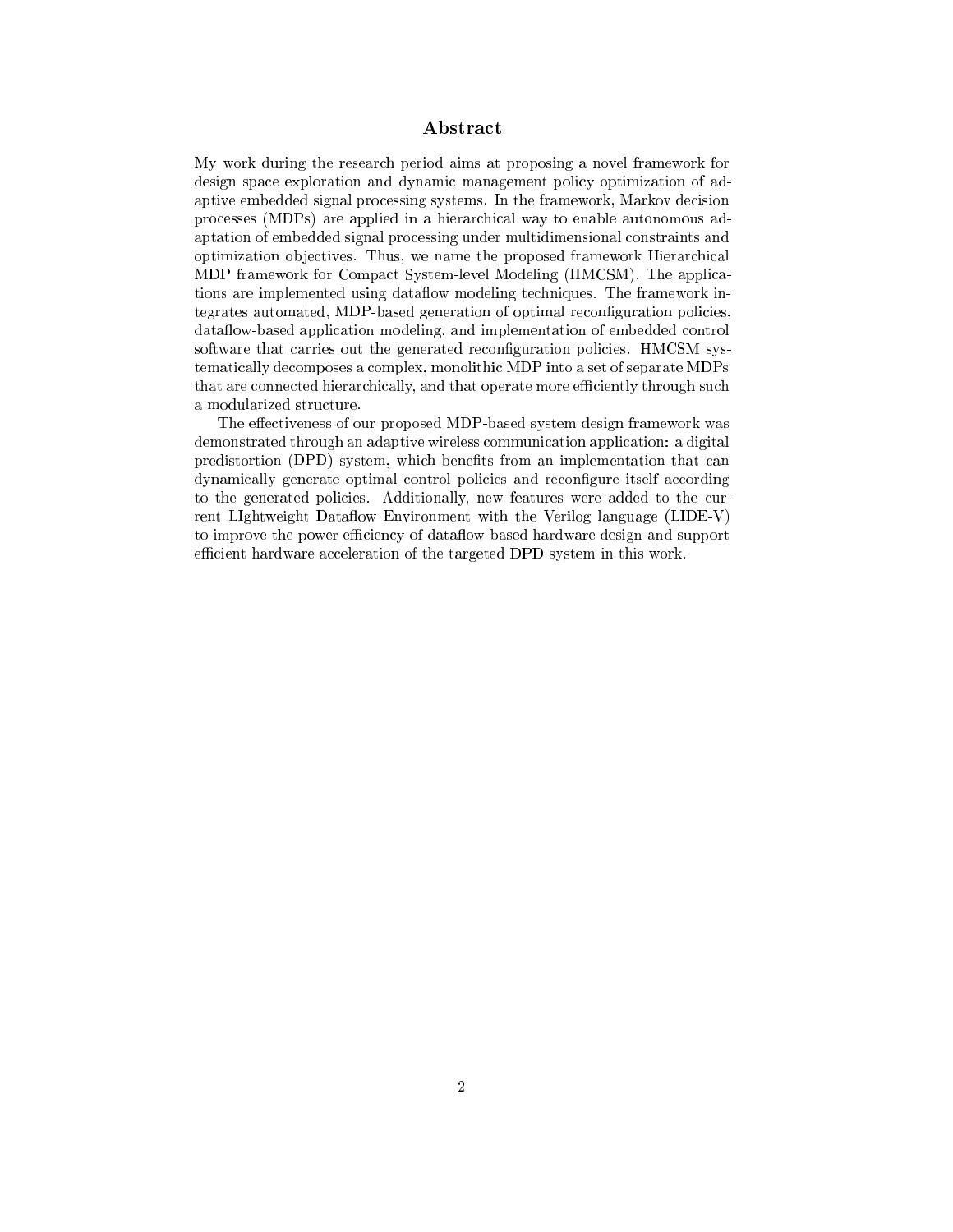# Contents

| 1                       | Introduction                                                                                                                                                                                                               | 4                                                      |  |
|-------------------------|----------------------------------------------------------------------------------------------------------------------------------------------------------------------------------------------------------------------------|--------------------------------------------------------|--|
| $\bf{2}$                | <b>Background</b><br>2.1<br>MDP Methods<br>Dataflow-based Modeling and Design<br>$2.2\,$                                                                                                                                   | 6<br>6<br>$\overline{7}$                               |  |
| 3                       | LIDE-based Implementation<br>8                                                                                                                                                                                             |                                                        |  |
| $\overline{\mathbf{4}}$ | <b>Hierarchical MDP Approach</b><br>4.1<br>Example: Channelizer/receiver Application<br>4.2<br>Adaptive Receiver Architecture<br>4.2.1<br>4.2.2<br>PSDF Model for Channelizer<br>4.2.3<br>4.2.4<br>4.2.5<br>4.2.6<br>4.2.7 | 9<br>9<br>11<br>12<br>12<br>13<br>14<br>14<br>15<br>15 |  |
| 5                       | Extensions to the LIDE-V Library<br>16                                                                                                                                                                                     |                                                        |  |
| 6                       | Case study: Digital Predistortion Application<br>6.1<br>6.2<br>Adaptive Dataflow-based DPD Architecture<br>Application Specification.<br>6.3<br>6.4<br>6.5<br>Hierarchical MDP Models for DPD System Optimization<br>6.6   | 17<br>17<br>17<br>18<br>19<br>21<br>22                 |  |
| 7                       | Conclusions                                                                                                                                                                                                                | 22                                                     |  |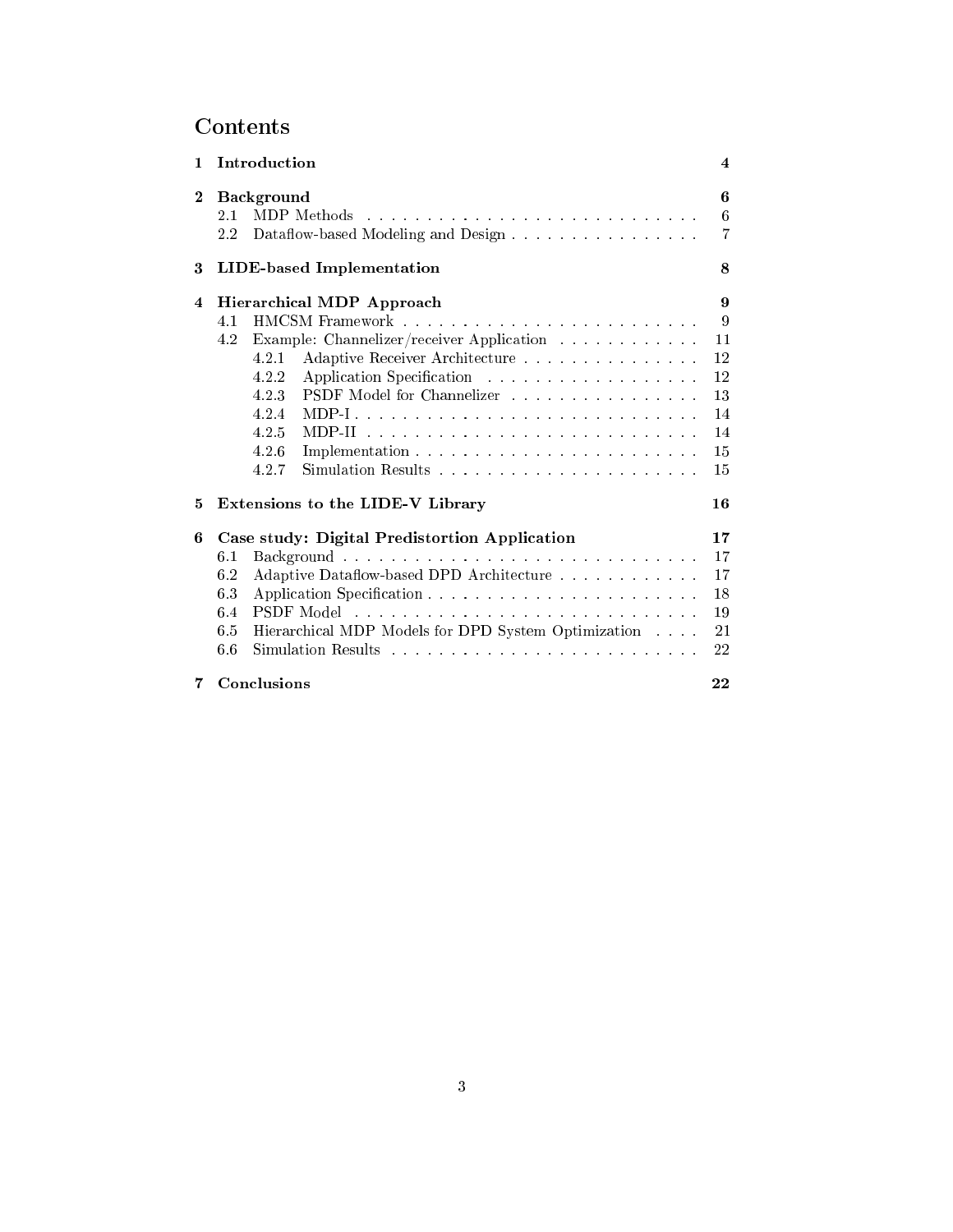### <span id="page-3-0"></span>1 Introduction

Modern signal pro
essing appli
ations impose in
reasing demands of adaptivity, flexibility and reconfigurability. The systems also have more and more complex design spa
es that are omposed of multidimensional design parameters. This trend presents hallenges at many levels of system design, implementation and optimization. On one hand, adaptive signal pro
essing systems must adjust to dynami
allyhanging environmental onditions, system status or user requirements; on the other hand, the systems must often satisfy stringent constraints on energy-efficiency and real-time performance.

In wireless communication systems, high-power transmitters suffer from nonlinearities due to power amplifier (PA) characteristics,  $I/Q$  imbalance, and local oscillator (LO) leakage. Digital Predistortion (DPD) is an effective technique to counteract these impairments. To help maximize agility in cognitive radio systems, it is important to investigate dynamically reconfigurable DPD systems that are adaptive to hanges in the employed modulation s
hemes and operational constraints. To help maximize effectiveness, such reconfiguration should be performed based on multidimensional operational criteria. With this motivation, during the resear
h period, I developed a novel framework, named Hierarchical MDP framework for Compact System-level Modeling (HMCSM), for the design space exploration and dynamic reconfiguration policy optimization of signal pro
essing systems, and I demonstrated the appli
ation of this framework through the design of a reconfigurable DPD application.

Dataflow provides a formal mechanism for expressing the functionality of digital signal processing (DSP) applications, and facilitates exploration of system optimization methods to achieve efficient implementations (e.g., see  $[1]$ ). Dataflow models of computation are widely used for design and implementation of DSP systems. These appli
ations require a wide variety of platforms and design tools and impose different kinds of constraints on system performance. Dataflow, as an important form of model-based design, is effective in terms of retargetability of design processes across different platforms. To demonstrate the proposed design methodology and experiment with alternative DPD ar
hitectures, we apply dataflow modeling techniques and associated libraries and tools to the design and implementation of DPD systems.

Our work on DPD design space exploration and dynamic reconfiguration poli
y optimization builds on our previous work on multiob je
tive optimization methods for digital signal processing systems  $[2]$ . In this previous work, evolutionary algorithms are adapted according to design specifications and applied to sear
h the multidimensional system design spa
e for a set of Pareto-optimized configurations. Some of the optimized configurations in the obtained set are then selected and extracted. This subset of selected configurations provides the olle
tion of system modes that will be integrated into the targeted implementation. The set of operating modes provided in the selected configuration set is made available during operation such that system trade-offs can be reconfigured among based on statically or dynamically generated control policies.

Given a set of extracted Pareto-optimized system modes (configurations), the HMCSM framework applies Markov de
ision pro
esses (MDPs) to generate policies that control the switching among these modes under multidimensional onstraints and optimization ob je
tives. MDPs have been used in many appli
ation areas as a foundation for dynamic determination of system configurations in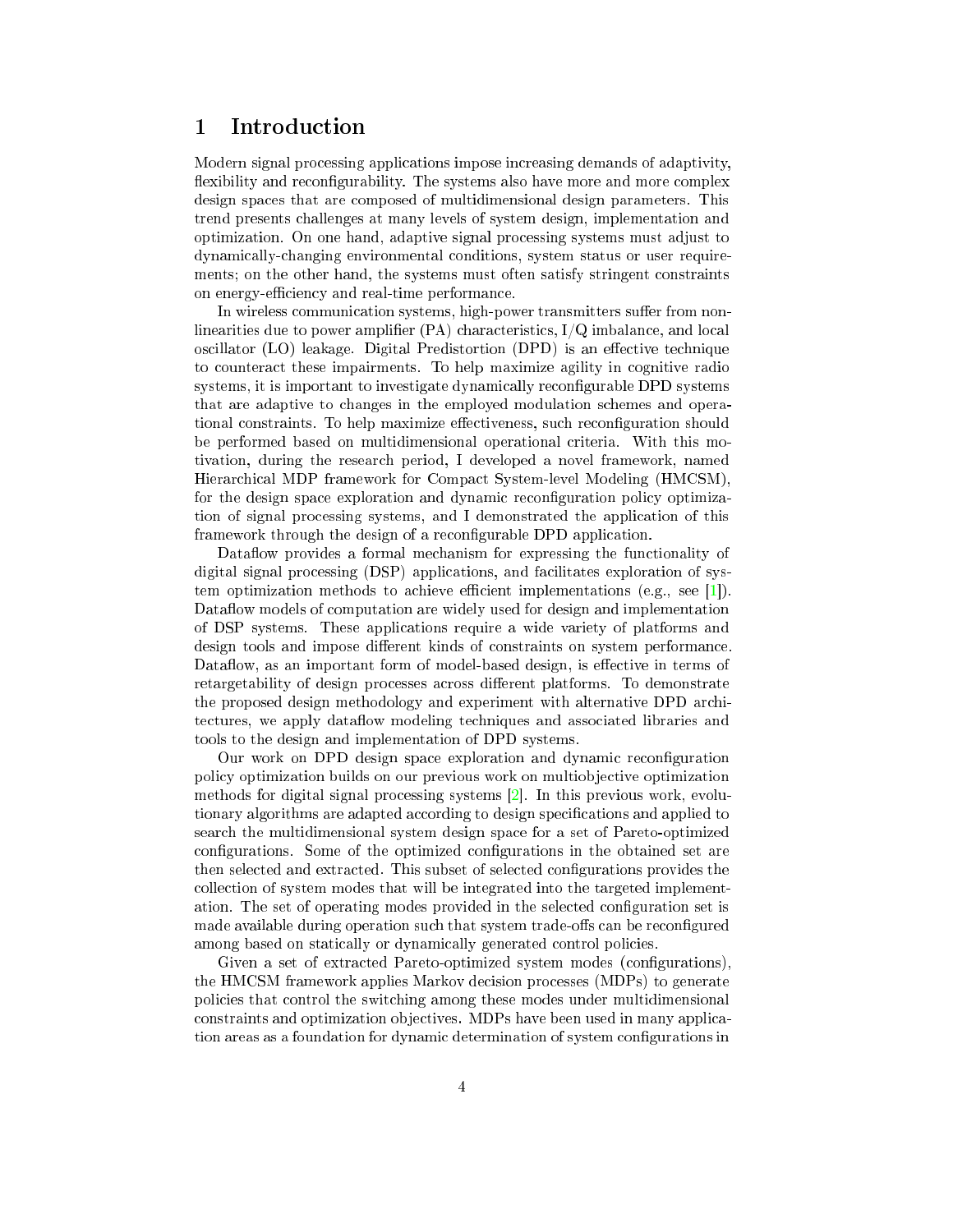stochastic environments. Representative areas include artificial intelligence  $[3]$ , mobile systems [4], and wireless sensor networks  $[5]$ .

Various methods have been developed to improve the practical utility of MDPs in complex design problems involving dynamically adaptive systems. For example, Boutilier et al. propose factored MDPs as a method for compact representation of large, structured MDPs [6]. Benini et al. introduce a finite-state, abstract system model for power-managed systems [7]. In their approach, the system and its external environment are modeled as a service provider and a service requester, respectively, in the format of Markov chains. Each of these Markov chains has a set of states and a matrix of state transition probabilities. The computed state-to-policy mapping is then stored in a local memory or controller and is used in real time to dynamically reconfigure the system according to its current state.

However, the complexity of the MDP algorithms in general grows exponentially with increases in the size of the state space. Jonsson and Barto present an algorithm that performs hierarchical decomposition of factored MDPs to help alleviate this growth in complexity  $\lceil 8 \rceil$ . Their approach to hierarchical decomposition systematically allows irrelevant state variables to be ignored. However, their development of hierarchical MDPs is focused on algorithms and theoretical analysis for state abstraction and MDP computation, and the connection to implementation of the hierarchical MDPs and application to real-world systems is not addressed. One objective of this work is to help bridge this gap in the context of embedded signal processing systems.

In particular, in this work, the MDP schemes presented in  $[9]$  and  $[8]$  are integrated. This results in a novel approach to formulating MDPs for policy optimization in embedded signal processing systems with complex state spaces, and stringent implementation constraints. In the proposed design framework, hierarchical MDPs are applied to decompose the modeling of the application and embedded processing system into multiple MDPs. Each smaller MDP is formulated using an approach similar to that developed in  $[7]$ . This hybrid MDP approach is referred to as the *Hierarchical MDP approach for Compact System-level Modeling (HMCSM).* 

To promote systematic derivation of embedded implementations using the HMCSM approach, we integrate the approach into the framework of dataflowbased design of signal processing systems. Model-based design in terms of dataflow graphs helps to ensure properties, such as determinacy, deadlock-free operation, and bounded memory requirements, which are of great importance in the reliable implementation of embedded signal processing systems (e.g., see [1]). Dataflow also orthogonalizes the implementation of individual functional components (actors) from the system-level control and coordination among the actors. This separation of concerns is especially useful because it enables efficient and reliable switching across different system-level configurations while reusing individual actors across the configurations. With these motivations, I develop in this work a data flow-based framework for design and implementation of adaptive signal processing systems using HMCSM.

To demonstrate the efficiency and flexibility of the proposed design framework and the corresponding libraries and tools, we apply it to implement a DPD system that benefits significantly from adaptivity and run-time system reconfiguration. In the targeted DPD system, Pareto-optimized DPD parameters are derived subject to multidimensional constraints and predistortion trade-offs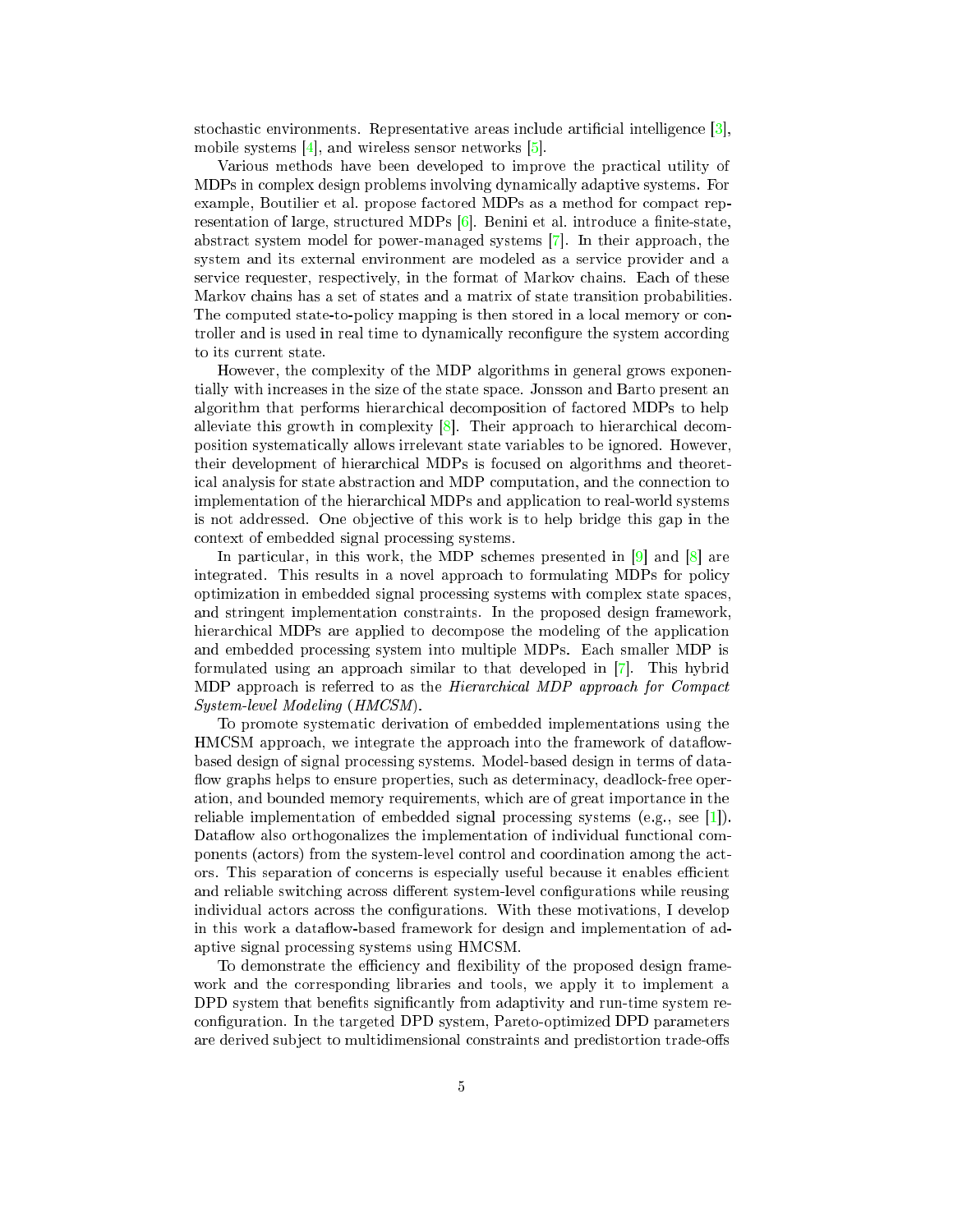are reconfigured among the different options to support efficient predistortion across time-varying operational requirements and modulation schemes. The design evaluation metrics (optimization objectives) targeted in the development of the DPD architecture are system energy consumption, adjacent channel power ratio (ACPR), and error vector magnitude (EVM).

Portions of our research on HMCSM are published in  $[10]$ .

#### <span id="page-5-0"></span> $\overline{2}$ **Background**

In Section 1, MDP methods and dataflow-based design are introduced as two key foundations of the contributions in this work. In this section, I provide background in these areas that is relevant to development of the proposed HMCSM design framework.

#### <span id="page-5-1"></span> $2.1$ **MDP** Methods

In Benini's work on MDP-based methods for system-level power management, the service provider, service requester, and power manager are defined as key system components. The policy is composed of a finite discrete sequence of decisions taken by the power manager. A generic deterministic stationary policy can be represented as a table with the rows representing all possible states and the columns representing all possible actions. The size of the policy table grows geometrically when the number of system states increases. As a result, the policies derived from the MDP techniques proposed in [7] are practical only for problems with relatively small numbers of system states.

A factored MDP only requires specification of the conditional probabilities with respect to dependent state variables, in contrast with traditional MDPs where the probabilities with respect to independent variables must also be specified. The resulting modeling components are smaller in size and their policies are more compact compared to traditional MDPs. A more detailed and systernatic introduction to factored MDPs can be found in  $[6]$ . Based on the idea of factored MDPs, a number of factorization methods has been proposed (e.g., see  $[11]$ .

As mentioned in Section 1, hierarchical factored MDPs are explored by Jonsson and Barto  $[8]$ . They use a dynamic Bayesian network and a causal graph to identify relationships among state variables and construct a hierarchical MDP for a given policy optimization problem. In this work, we build on these theoretical foundations of hierarchical factored MDPs, and apply this class of MDPs to design and implementation of adaptive signal processing systems.

In our case study of a DPD architecture, we design and implement several hierarchical MDPs with different levels of design space complexity. This case study of a DPD architecture further demonstrates the utility of HMCSM MDPs. Specifically, through the case study, we demonstrate a systematic process for extending hierarchical MDPs to handle increasingly complex design spaces and explore trade-offs involving enhanced system performance (when more complex MDP formulations are applied) versus the design time and run time overhead of the more complex formulations. Details on our formulations of hierarchical MDPs for DPD architecture design are discussed in Section 6.5.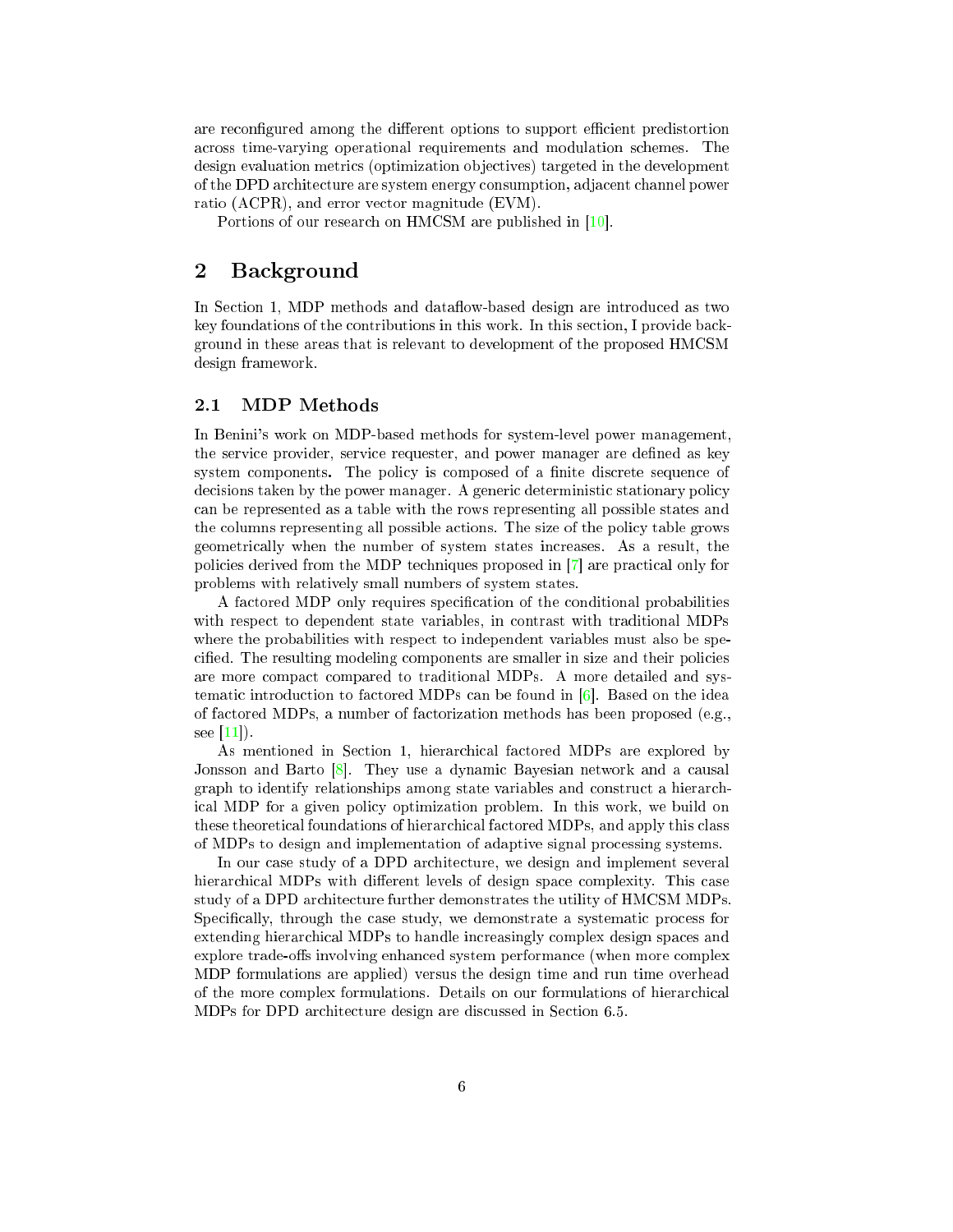#### <span id="page-6-0"></span>2.2 Dataflow-based Modeling and Design

An important ontribution of this work is the integration of MDP-based design methods into a model-based design framework based on dataflow models of computation. In the form of dataflow that we apply, signal processing applications are modeled as directed graphs, called dataflow graphs, in which vertices (actors) represent computations of arbitrary complexity; edges represent first-in, first-out (FIFO) communication channels between actors; and actors represent discrete units of computation, called *firings*, that consume and produce welldefined amounts of data from and to the incident FIFOs  $[12]$ .

Conceptually, data is encapsulated in objects called *tokens* as they pass through FIFOs from one actor to another. In signal processing oriented dataflow models, special attention is given to the rates at which actors produce and onsume data to and from their ports, respe
tively. These rates are referred to as the produ
tion rates and onsumption rates of the asso
iated a
tor ports or in
ident edges. Colle
tively, produ
tion rates and onsumption rates are referred to as *dataflow rates*. Analysis in terms of dataflow rates can be useful for many kinds of optimizations, su
h as those involving s
heduling and memory management  $(e.g., see [1])$ . Different forms of dataflow have been proposed based on different restrictions on the dataflow rates or how dataflow rates across an actor or throughout a graph are related. Examples are cyclo-static dataflow  $[13]$ , scenario-aware dataflow  $[14]$ , and synchronous dataflow (SDF)  $[15]$ .

In this work, a form of dataflow called *parameterized synchronous dataflow* (PSDF) is applied to demonstrate the model-based integration of the proposed MDP-based design techniques  $[16]$ . We use PSDF because it is useful in modeling dataflow graphs that have dynamically varying parameters. Quasi-static scheduling techniques have also been developed for these graphs that systematically derive parameterized looped schedules  $[17]$ . A parameterized looped schedule involves loops that iterate across subsets of actors, and have iteration counts that can be symbolic expressions in terms of static or dynamically-varying actor, edge or graph parameters.

Parameterized dataflow is applied due to its natural match with the objective of developing a model-based framework for adaptive signal pro
essing. However, we envision that the framework can be adapted into modeling environments that are based on other parametric dataflow models, such as Boolean parametric dataflow  $\left[18\right]$  and the parameterized and interfaced dataflow meta-model  $\left[19\right]$ . Investigating su
h adaptations along with appli
ation of the distinguishing tools and analysis te
hniques available for su
h alternative models is an interesting dire
tion for future work.

To implement PSDF-based models of adaptive signal pro
essing systems, we apply the Lightweight Dataflow Environment (LIDE)  $[20]$ . LIDE is a software tool for dataflow-based design and implementation of signal processing systems. LIDE is based on a compact set of application programming interfaces (APIs) that is used for constructing and connecting dataflow actors, edges, and graphs. LIDE includes facilities for dynamically manipulating actor, edge and graph parameters. We use these facilities to incorporate PSDF semantics in the LIDEbased implementations that we develop when applying the HMCSM framework. Due to LIDE's lightweight and flexible feature, it can readily be targeted to different implementation languages such as C, CUDA and MATLAB  $[21]$ . When the system is implemented in a parti
ular language XYZ, we refer to the result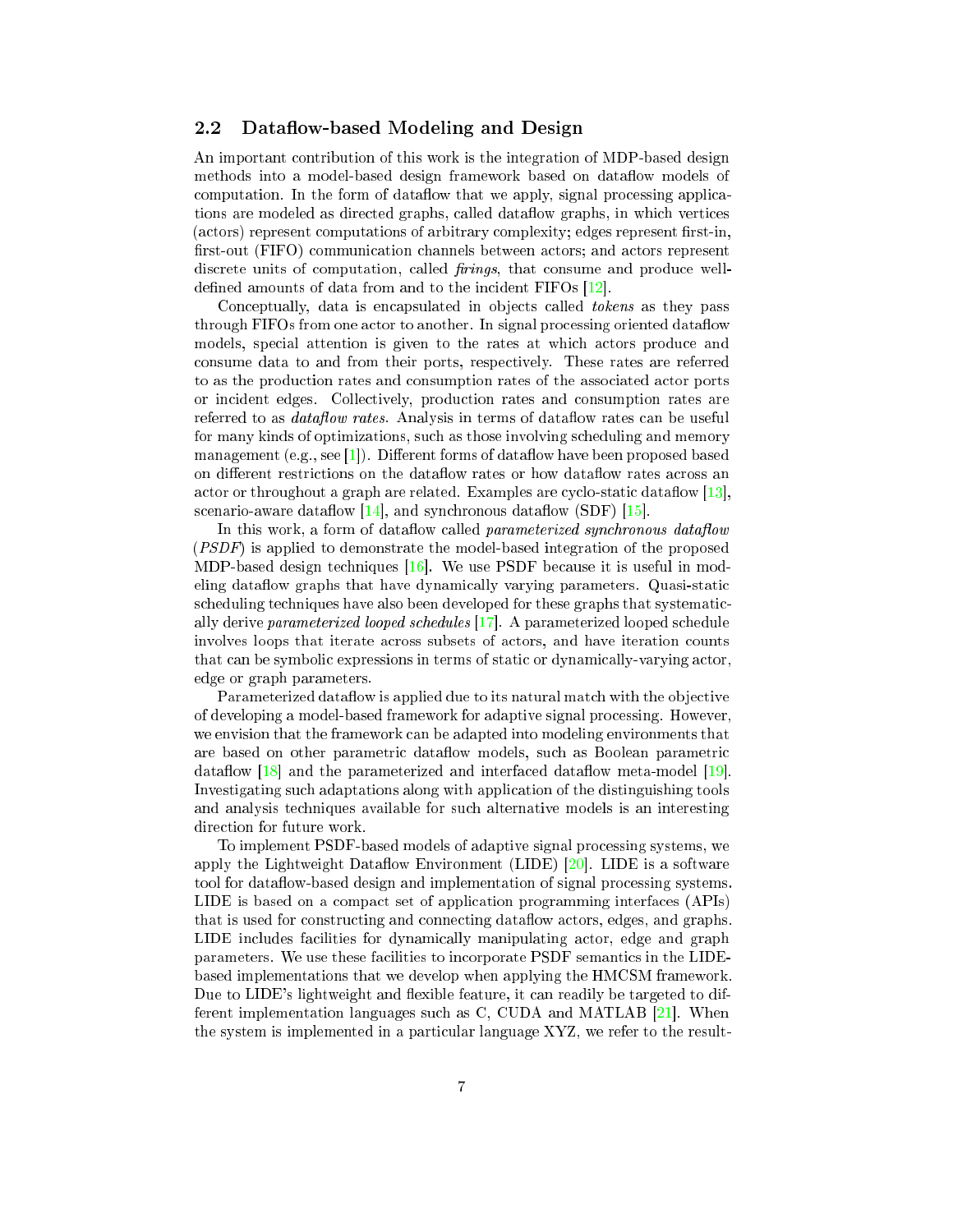ing spe
ialized version of LIDE as LIDE-XYZ. In this work, we apply LIDE-C, which is based on a C language implementation of the LIDE APIs. A useful direction for future work is to achieve hardware acceleration for DPD subsystems using a LIDE-based digital hardware design methodology. Details on this direction for future work are discussed in Section [5.](#page-15-0)

#### <span id="page-7-0"></span>3 3 LIDE-based Implementation

In this work, we employ LIDE as the implementation approach for dataflow modeling semantics. In the design of each actor, LIDE requires four basic interface functions, *construct*, *enable*, *invoke* and *terminate*. The construct function instantiates an actor and initializes its configuration. The enable function returns a Boolean indicator about whether or not the actor can be fired based on its current mode, and the current state of its input and output buffers. The invoke function executes the actor in its current mode. The terminate function performs operations for deallo
ating the a
tor when it is no longer needed in the en
losing system.

We target our implementation to the C language and extend LIDE-C by providing new capabilities to support hierarchical data flow modeling and PSDF semanti
s. The key features and utilities added in the new version of LIDE-C are summarized as follows. For details on the original version of LIDE that we have extended as part of this work, we refer the reader to  $[22]$ .

- A graph abstract data type (ADT) has been created to enable hierarchical semantics in LIDE-C. A graph ADT in LIDE-C contains a set of actors and edges in the graph and is associated with a scheduler that coordinates execution of actors in the graph when it is executed. An actor within the graph associated with a graph ADT instance  $I$  can encapsulate another  $graph ADT$  instance  $J$ , thereby allowing for hierarchical design of dataflow graphs.
- The actor ADT has been extended to support implementation of hierarchical dataflow in LIDE-C. The address of an array  $A$  that contains pointers to graph ADT instan
es has been added to the ommon data stru
ture for actors so that an actor can be mapped to one or more subgraphs that are nested hierarchically within it. An actor can be mapped to different subgraphs based on different conditions. When an actor is associated with one or more subgraphs, the actor is called a *hierarchical actor*; otherwise, the array  $A$  is empty, and the actor is called a *primitive actor*. An actor is executed from within graphs that contain it through a uniform interface regardless of whether the actor is hierarchical or primitive.
- Like a primitive actor, a hierarchical actor also has a set of modes, where each mode has fixed production and consumption rates that are associated with the actor ports. The enable function of a hierarchical actor checks the executions condition of the current mode in relation to the buffers in the en
losing graph that are onne
ted to the input and output ports of the actor. The invoke function of a hierarchical actor executes the scheduler that is associated with the actor.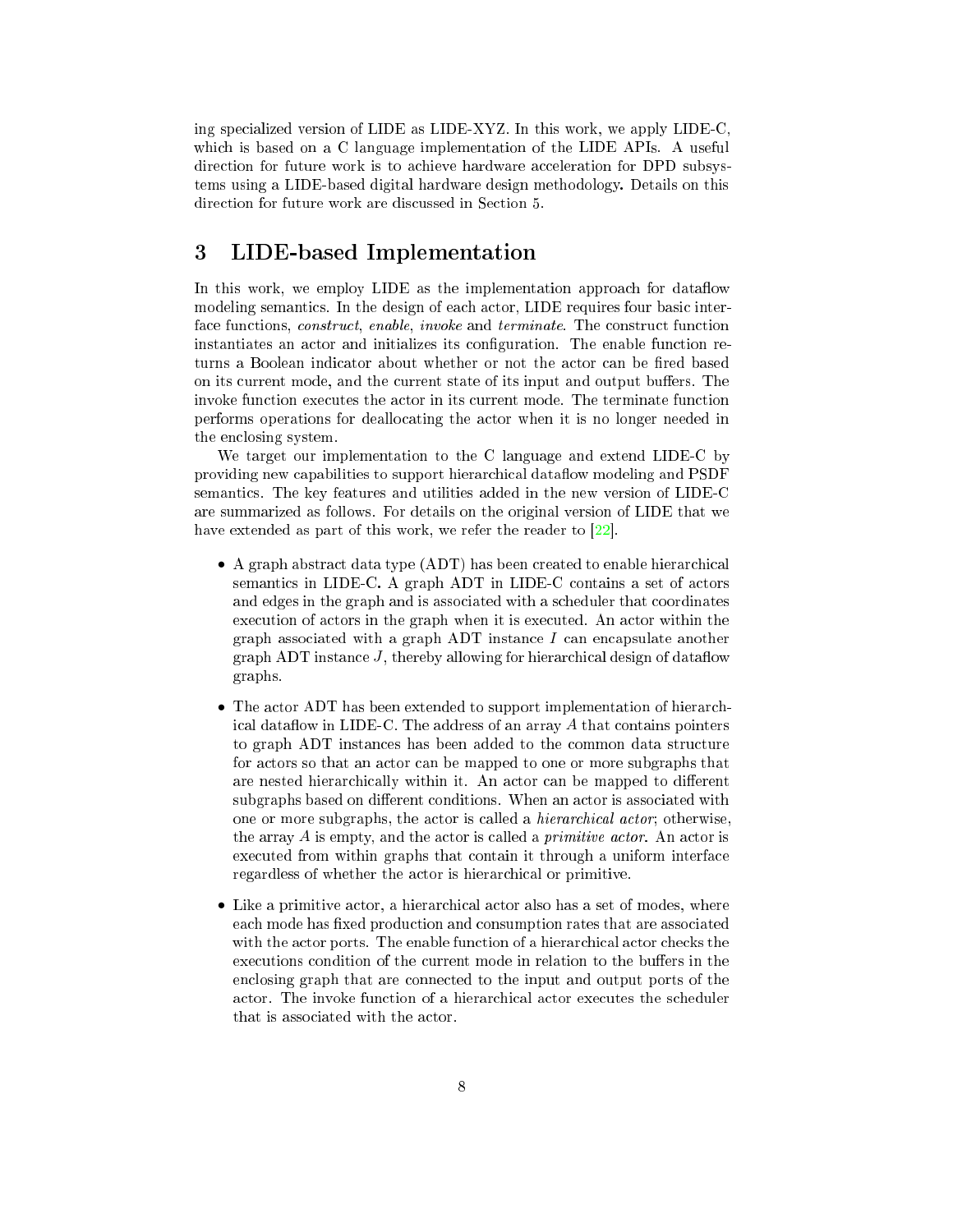• To support the implementation of PSDF, an ADT for PSDF specifications has been developed in LIDE-C. The PSDF specification ADT inherits from the graph ADT. The three core components of a PSDF specification are modeled as three hierarchical actors (init, subinit, and body actors) in the PSDF specification ADT. Each of these actors encapsulates a subgraph that specifies the functionality of the corresponding PSDF specification component. The scheduler for PSDF specifications is defined according to PSDF semantics. A PSDF specification can be nested within a higher level graph by being encapsulated as a hierarchical actor.

These new features in LIDE-C enable important new apabilities for modelbased design that are relevant to MDP-based design optimization for adaptive signal pro
essing systems.

#### <span id="page-8-0"></span> $\overline{\mathbf{4}}$ Hierarchical MDP Approach

#### <span id="page-8-1"></span>4.1 HMCSM Framework

The HMCSM framework is illustrated in Figure [1.](#page-9-0) At design time, the appli
 ation functionality is modeled using dataflow techniques, as illustrated in the top right region of the figure. The design process also involves modeling the environmental and system-level dynamics, and reconfiguration process in the form of a hierarchical MDP, as illustrated by the part of Figure [1](#page-9-0) that is labeled Hierarchical MDP Subsystem. As part of this modeling process, Markov models are reated of both the pro
essing demands imposed on the system by the application, and the dynamics of the processing system components. In a classi
al MDP formulation, these elements are ombined into a single MDP. In this work, I additionally explore the use of Hierarchical MDPs in comparison to a single MDP to address the scaling problems that are well known to be a major weakness of classical MDPs (see Section [1\)](#page-3-0).

The single MDP is transformed into a hierarchy of multiple MDPs by first factoring the elements in the MDP based on their stochastic interdependencies. Once the MDP has been factored, it can be decomposed into sub-problems that an be independently solved by multiple MDPs arranged in a hierar
hy. For details on the processes involved in factoring and transforming the original MDP, reader is referred to  $[8]$ . In the HMCSM framework, the factoring and decomposition are arried out by hand, using knowledge of the appli
ation domain and the pro
essing system. An interesting future dire
tion for this work is the development of tools to help automate the factoring and decomposition process.

The Configuration Control Machine (CCM), shown in the lower (run time) portion of Figure [1,](#page-9-0) is used to manage dynamic system-level reconfiguration throughout operation of the embedded signal processing system. Here, by  $dy$ *namic reconfiguration*, we mean changes to any system-level parameters, including software, platform, and algorithmi parameters, that an be manipulated while the system is executing. At run-time, the CCM executes periodically, where the period  $T_c$  of its execution is a system parameter.

We refer to each periodic execution of the CCM as a *reconfiguration round*. During a given reconfiguration round, the CCM determines, based on the current environmental state and system state, whether or not to perform a dynami reconfiguration operation. Furthermore, if the determination is to perform such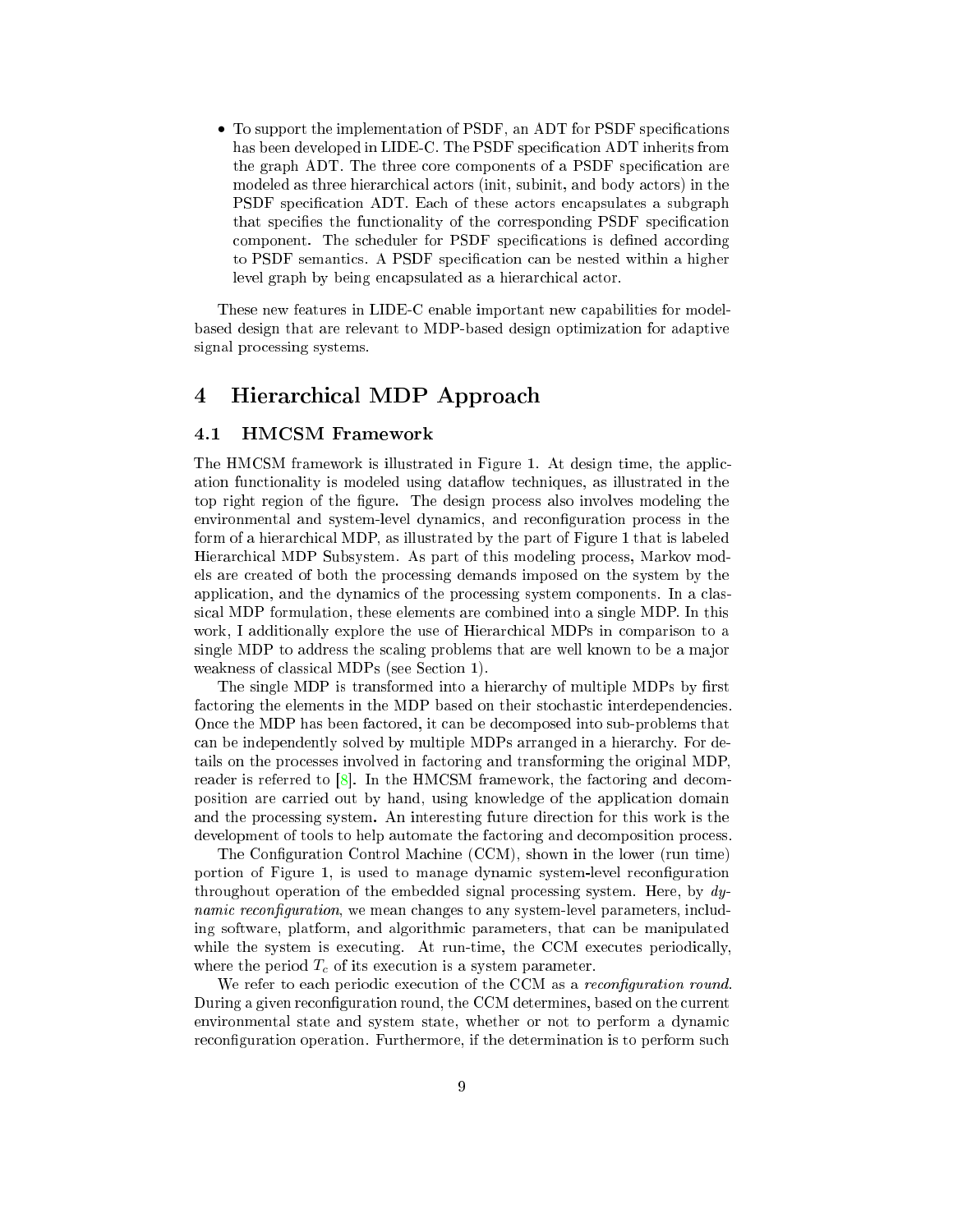

<span id="page-9-0"></span>Figure 1: An illustration of the HMCSM framework for design and implementation of adaptive signal pro
essing systems.

an operation, the CCM also determines the specific reconfiguration operation that is to be applied to the system. The blo
ks labeled System Sensor, System State Model, Environmental Sensor, and Environmental State Model represent measurements and models that are used by the CCM to determine the system and environmental state during a given reconfiguration round.

The block labeled *Control Actions*, in the design time portion, encompasses the set of possible reconfiguration operations that can be applied by the CCM in a given reconfiguration round. Examples of control actions in the context of HMCSM are changes to the type of digital filter that is applied to process a given signal in the application flowgraph, changes to the coefficients in a filter of a fixed type, and changes to the input port from which a given actor will read input data.

If A denotes the set of control actions, then the CCM can be viewed as an implementation of a function  $P : S_e \times S_s \to A$ , where  $S_e$  is the set of environmental states, and  $S<sub>s</sub>$  is the set of system states. This function P is referred to as the *reconfiguration policy* or simply "policy" in an adaptive signal pro
essing system that is developed using the HMCSM framework. In HMCSM, the poli
y is applied at run-time, and derived at design-time. It is derived using an MDP Solver, which is a software module that automatically generates optimized policies from MDP model specifications.

The Poli
y Mapping Engine, shown near the enter of Figure [1,](#page-9-0) translates ontrol a
tions into updates to dynami parameters in the embedded software that achieve the intended actions. In the implementation of the HMCSM frame-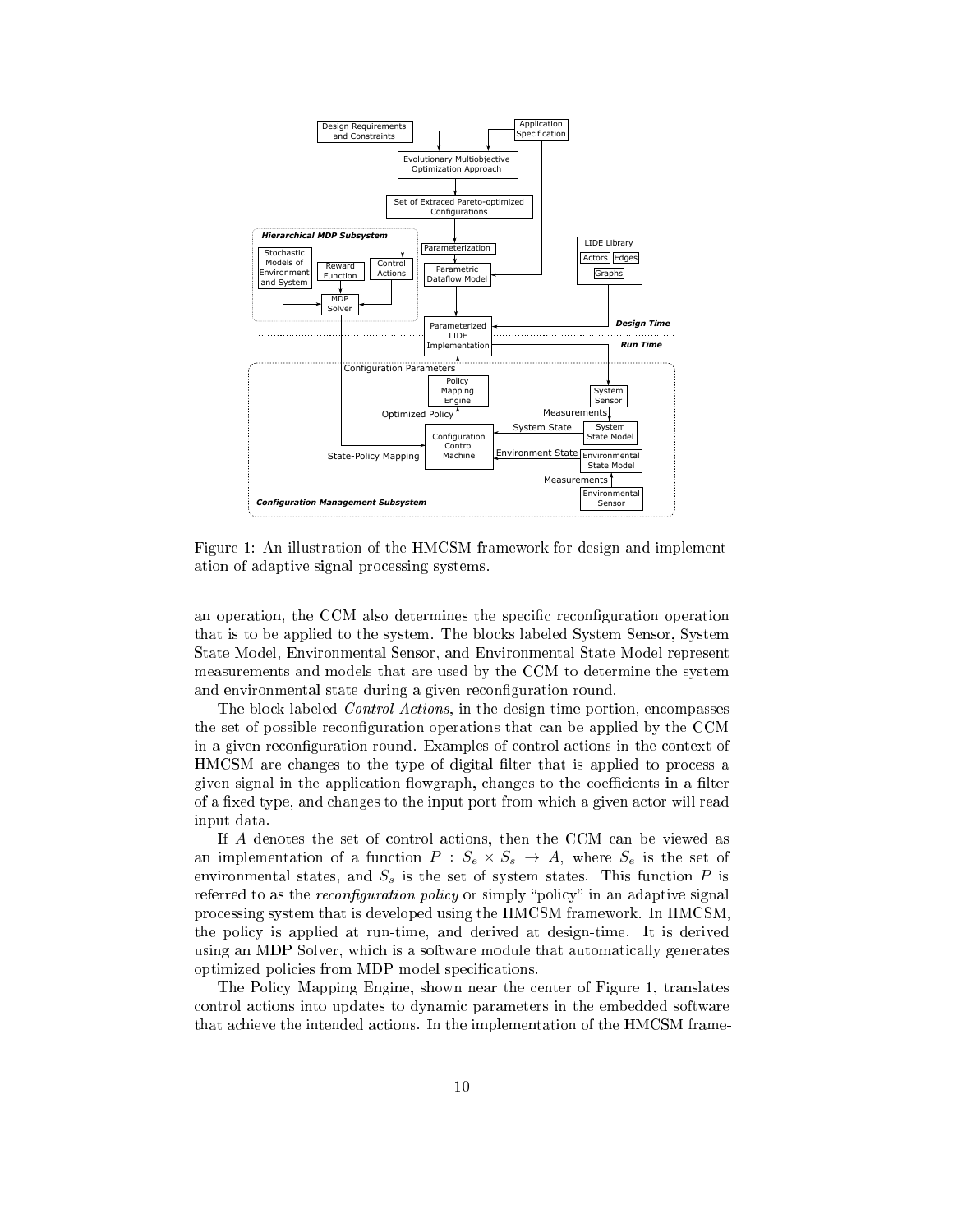work, these parameter updates are made by setting appropriate variables in an implementation of the application dataflow graph that is developed using the Lightweight Dataflow Environment (LIDE) (see Section [2.2\)](#page-6-0). This dataflow graph implementation is represented by the blo
k labeled Parameterized LIDE Implementation, and the software tool that we use to construct this implementation is represented by the blo
k labeled LIDE Library.

In the HMCSM framework, each control action is formulated in terms of specific changes to specific parameters in the parameterized dataflow application model  $M$ . In other words, a given control action  $A$  can be represented as  $A = \{(p_1, v_1), (p_2, v_2), \ldots, (p_{N(A)}, v_{N(A)})\}$ , where each  $p_i$  is a distinct parameter in the application model M, each  $v_i$  is an admissible value of parameter  $p_i$ , and  $N(X)$  is the number of parameters in M that are manipulated by a given control action X. Execution of the control action A at run-time involves setting each parameter  $p_i$  to the corresponding value  $v_i$  such that subsequent operation of M will be performed using these new parameter settings. Operation continues with the new parameter settings until a new control action is applied to the system (in some subsequent reconfiguration round).

The formulation of an MDP in HMCSM in
ludes three main omponents, which are represented by the blocks in Figure [1](#page-9-0) that are labeled Stochastic Models of Environment and System, Reward Function, and Control Actions. These omponents are developed by hand using well-established foundations of MDP modeling, along with domain knowledge of the targeted appli
ation.

We have discussed the Control Actions part of the MDP formulation earlier in this se
tion. The Sto
hasti Models of Environment and System in
lude, for each of the two models (environment and system), the definition of the state space and the state transition matrix (STM). The STM is a stochastic matrix that defines the probability of the transition to the next state given the existing state, and conditioned on a given action. Intuitively, the Reward Function maps state-action pairs into *scores* that assess the utility of performing the associated action (control action) during the given state. An approach is applied for incorporating multidimensional design objectives into the scores produced by the reward fun
tion. For details on this multidimensional reward fun
tion approach, the reader is referred to  $[9]$ .

In summary, the HMCSM framework presented in this section provides a omprehensive methodology and supporting tools for design and implementation of adaptive embedded signal processing systems. The specific tools that are applied in the demonstration of the framework are MDPSOLVE  $[23]$  and LIDE, whi
h orrespond to the blo
ks labeled MDP Solver and LIDE Library, respectively, in Figure [1.](#page-9-0) However, the framework is not intended to be specific to these tools, and an readily be adapted to other tools for solving MDPs and implementing parametric dataflow graphs, respectively.

### <span id="page-10-0"></span>4.2 Example: Channelizer/re
eiver Appli
ation

In this section, I describe a detailed case study as an illustrative example of the proposed framework. In addition to providing a demonstration of the proposed HMCSM design framework on a practical, adaptive signal processing application, the case study also serves as a demonstration of a novel, application-specific, MDP-based system design. The example is an adaptive wireless ommuni
ation receiver that dynamically optimizes its system configuration in response to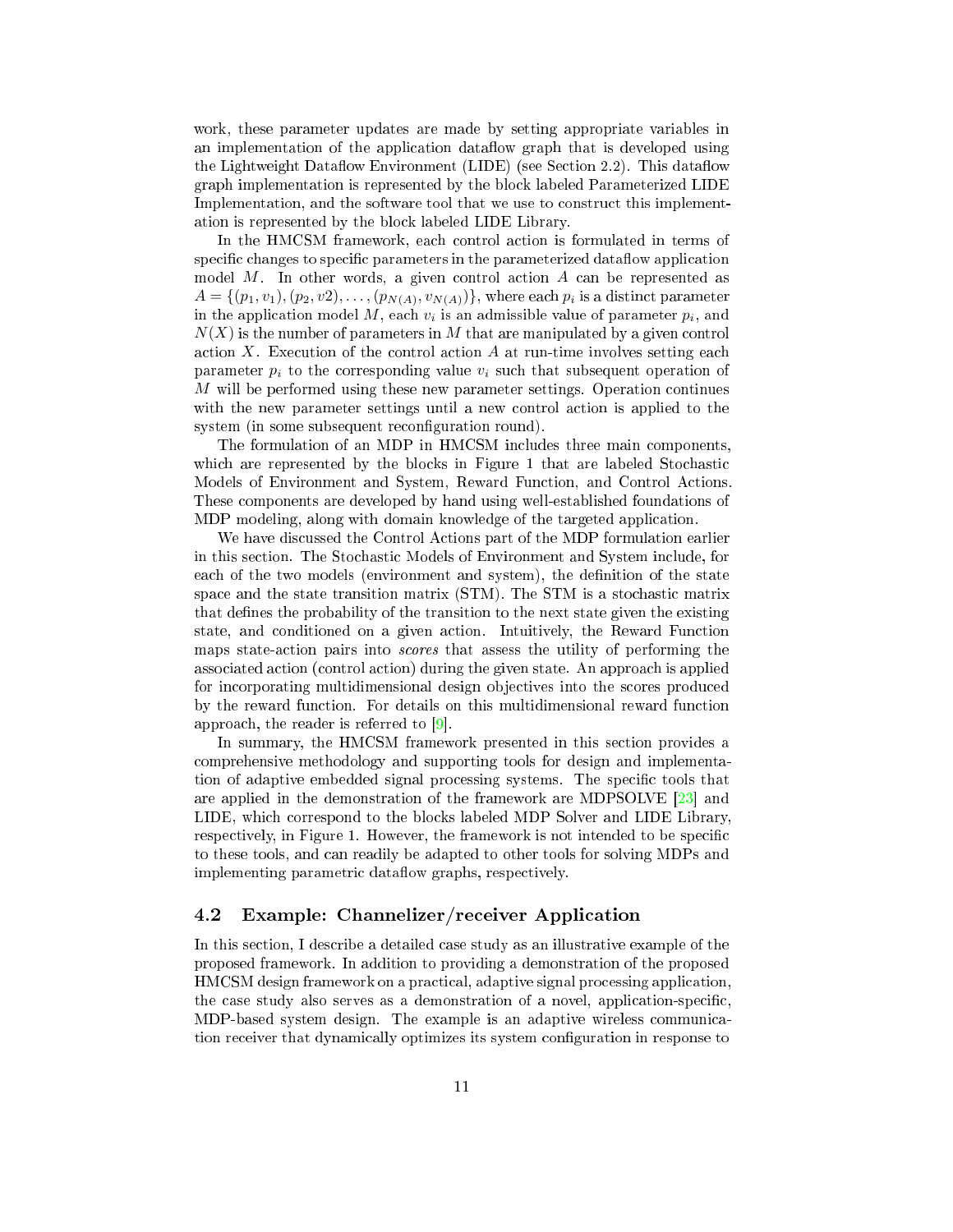

<span id="page-11-2"></span>Figure 2: Blo
k diagram of re
eiver signal pro
essing and two MDP s
hemes.

changes in different use cases. As a key part of the receiver, the *channelizer* extracts multiple radio channels of distinct bandwidths from a digitized wideband input signal. Among various computing components of the receiver, the channelizer operates at the highest sampling rate in the system and accounts for most of the computational complexity and energy consumption  $[24]$ . By adapting the configuration of the channelizer based on the communication scenario, we seek to optimize its energy efficiency while ensuring that it extracts the number of hannels that is required by the ommuni
ation s
enario at any given time. We design an HMCSM MDP to perform this adaptation, and apply the dataflowbased MDP implementation framework to realize the resulting adaptive signal pro
essing on a state-of-the-art embedded pro
essing platform.

#### <span id="page-11-0"></span>4.2.1 Adaptive Re
eiver Ar
hite
ture

Our example is a wireless re
eiver for a Low Power Wide Area Network (LP-WAN) used in a "Smart Cities" Internet of Things (IoT) application  $[25]$ . We propose an adaptive LPWAN re
eiver that dynami
ally adjusts the system bandwidth continually, and periodically transmits the new bandwidth setting to end nodes through the use of a downlink bea
on. This ase study implements the physi
al layer signal pro
essing for su
h an adaptive re
eiver. The implemented architecture consists of reconfigurable channelizer and baseband processing algorithms. In this work, we build on the MDP-based dynamically reconfigurable channelizer presented in  $[9]$ .

### <span id="page-11-1"></span>4.2.2 Application Specification

Figure [2](#page-11-2) shows a block diagram of the adaptive receiver architecture that is investigated in this ase study. The hannelizer is used to separate the in
oming wideband signal into multiple data streams, where ea
h of the data streams is asso
iated with a distin
t hannel. Ea
h hannel is then oversampled for symbol timing re
overy, and then pro
essed by a Generalized Likelihood Ratio Test (GLRT) detector, which looks for the transmission preamble. Once a detection is successful, a matched filter demodulator recovers the transmitted data and confirms it with an error detection function (e.g.,  $CRC32$ ).

We compare the relative merits of two separate MDP schemes, labeled MDP-I and MDP-II. These two s
hemes are illustrated together in Figure [2.](#page-11-2) MDP-I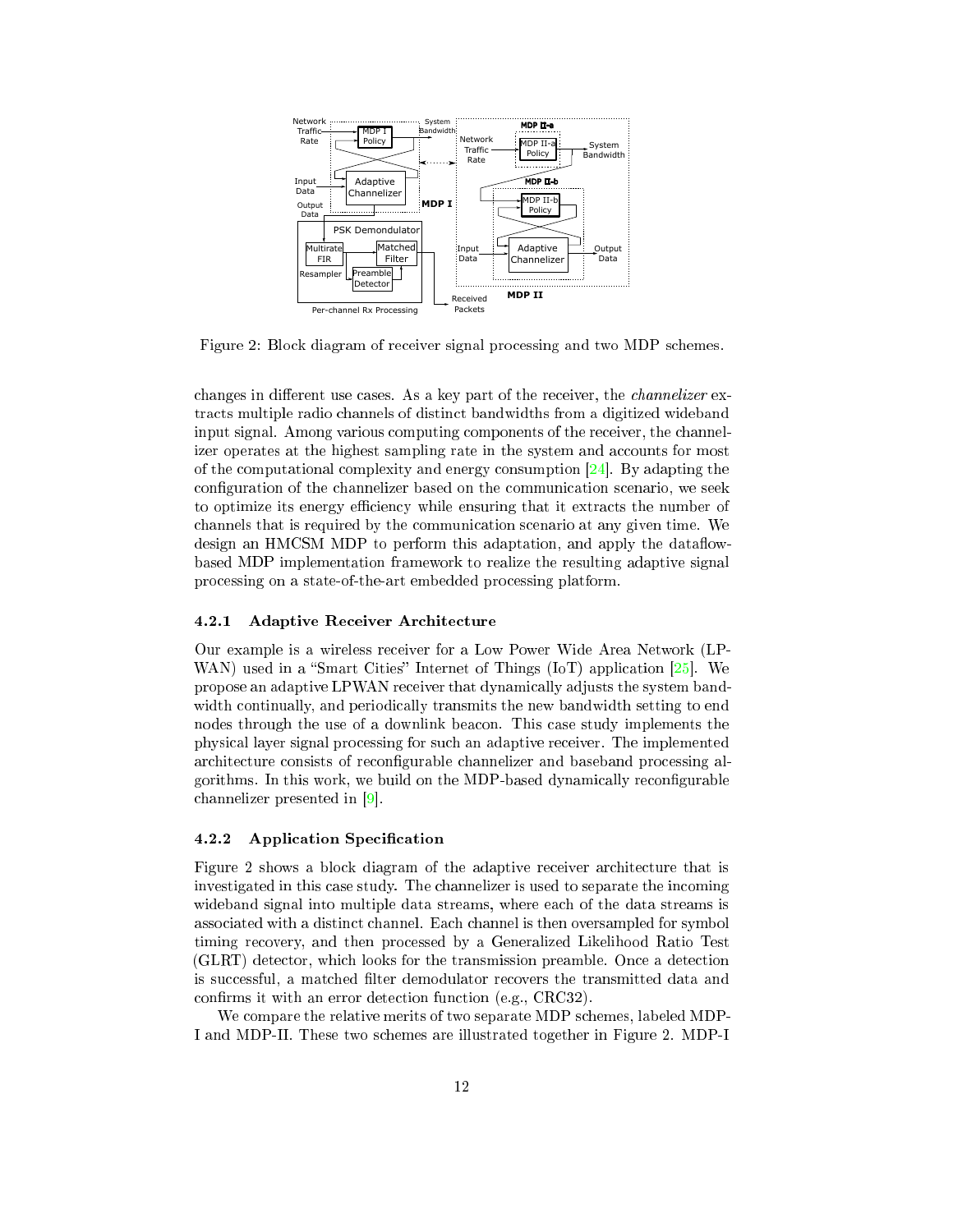

<span id="page-12-1"></span>Figure 3: PSDF specification of channelizer subsystem.

consists of a single MDP employed for control of both the dynamic bandwidth as well as the channelizer processing configuration. MDP-II splits the modeling into two MDPs arranged in a hierar
hy. These two MDPs are labeled MDP-II-a and MDP-II-b.

The channelizer can be implemented by one of two options, as detailed in [9]  $-$  a bank of M polyphase decimators and mixers (labeled as  $DCM[1], DCM[2],$  $\ldots$ , DCM[M]) or a Discrete Fourier Transform Filter Bank (labeled as DFTFB). Both options are apable of meeting the pro
essing requirements of the hannelizer subsystem.

However, they do so using different algorithmic means and the relative effiien
y of one option ompared to the other is highly platform- and implementationdependent. Using our proposed MDP-based approach, the reconfiguration policy is systematically optimized for the exact processing characteristics of a specific platform (e.g., measured power onsumption).

### <span id="page-12-0"></span>4.2.3 PSDF Model for Channelizer

We implement the channelizer subsystem as a PSDF design with dynamic parameters. Our PSDF model of the hannelizer system is illustrated in Figure [3.](#page-12-1) Here,  $M$  is a static parameter of the application that represents the total number of available hannels.

At run-time, the MDP-generated reconfiguration policy determines how many hannels to enable, based on the data rate, and whether to apply DCM pro essing or DFTFB pro
essing. These poli
y de
isions are used to manipulate a set of dynamic parameters  $\{Y_1, Y_2, \ldots, Y_M\}$  that is associated with M distinct DCM actors  $DCM[1], DCM[2], \ldots, DCM[M]$ , respectively. The policy decisions are also used to manipulate a parameter Z that is asso
iated with an a
tor labeled DFTFB, which represents DFTFB processing on all of the enabled chan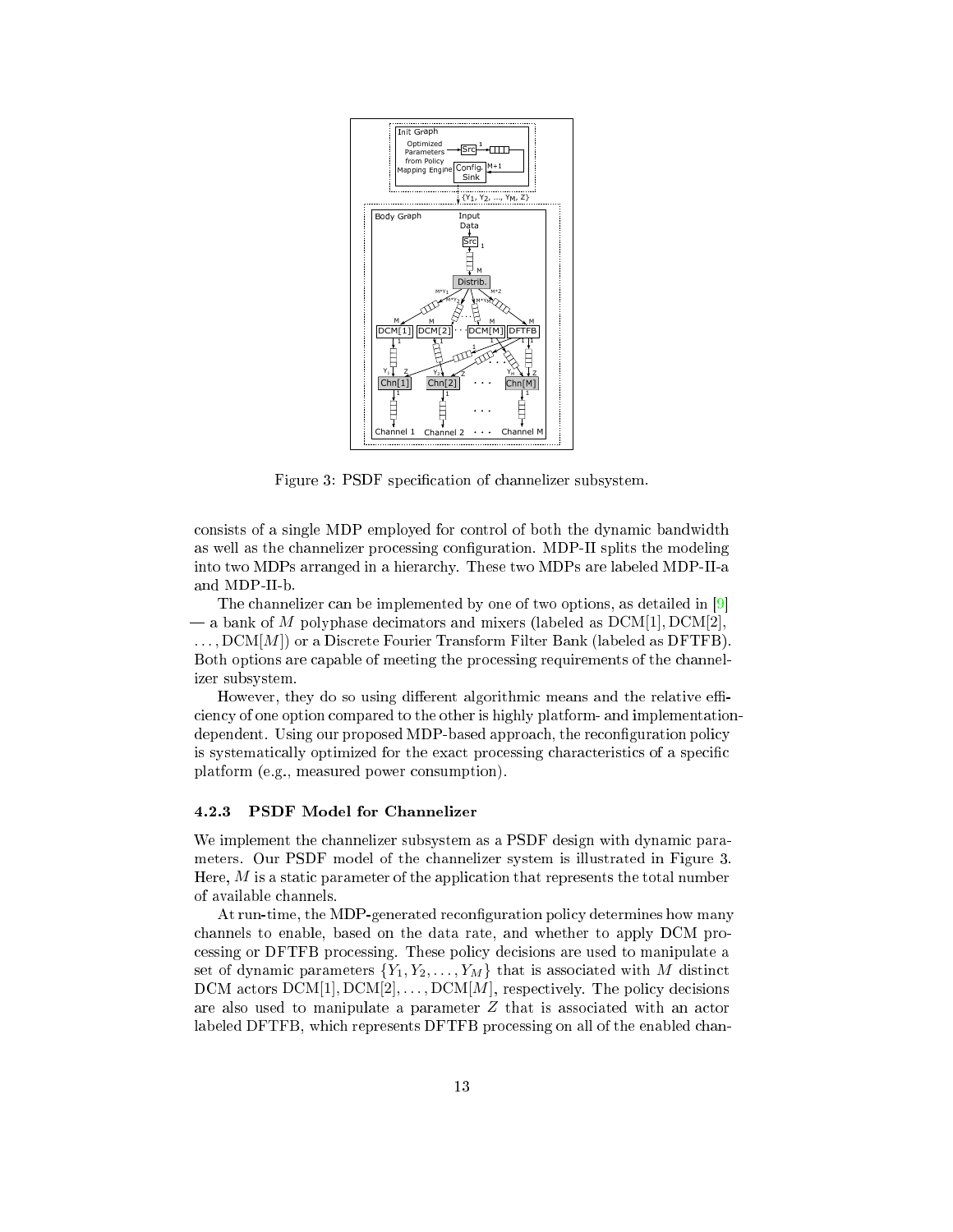nels. Each of these  $(M+1)$  parameters is binary valued. In particular, for each  $i \in \{1, 2, \ldots, M\}$  if DCM processing is enabled, and the *i*th channel is enabled. then  $Y_i = 1$  and  $Z = 0$ . Conversely, if DFTFB processing is enabled, then  $Z=1$ , and  $Y_i=0$  for all i.

After each reconfiguration round, updated values of  $\{Y_1, Y_2, \ldots, Y_M\}$  and Z are propagated to the adaptive channelizer flowgraph through the Init Graph, as illustrated in Figure [3.](#page-12-1) The channelizer flowgraph is parameterized in terms of these  $(M+1)$  dynamic parameters and encapsulated within the Body Graph, as shown in the figure. The Init Graph and Body Graph are modeling constructs in PSDF that are used, respectively, for reconfiguration functionality (determination and propagation of new parameter values), and core signal processing functionality associated with an application.

The Config. (configuration) Sink actor in Figure [3](#page-12-1) is a special actor in LIDE that is used to propagate parameter updates from the Init Graph to the Body Graph in PSDF-based implementations. The shaded a
tors in the Body graph are dynami
ally parameterized a
tors. The expressions next to the input and output ports represent the onsumption and produ
tion rates asso
iated with the ports, respe
tively. The Distrib. (distributor) a
tor takes its input data and distributes opies of it to the appropriate subset of DCM/DFTFB a
tors depending on the current values of the dynamic parameters in the graph.

The actors labeled  $\text{Chn}[1], \text{Chn}[2], \ldots, \text{Chn}[M]$  in Figure [3](#page-12-1) copy data from their input ports to their output ports based on whi
h (if any) input ports have nonzero onsumption rate. These a
tors generate samples on ea
h of the M output hannels of the hannelizer subsystem.

We compare the relative merits of a conventional, monolithic MDP approach (labeled MDP-I) with our proposed hierar
hi
al MDP approa
h (labeled MDP-II) to adaptive signal pro
essing system design.

#### <span id="page-13-0"></span>4.2.4 MDP-I

In MDP-I, the (single) MDP state space consists of the instantaneous rate of uplink packets generated by all end nodes, and the configuration of the basestation processor (number of channels enabled and channelizer configuration).

The action space consists of the next configuration of the basestation processor (number of channels enabled and channelizer configuration).

The STM for the packet generation rate is computed a priori from the traffic rate measured in a design-time simulation. The STM for the pro
essing system is obtained from the dynami
s of the implementation on the referen
e platform.

The MDP reward metric is a linear combination of two competing metrics: the probability of packet collision and the power consumption expended in basestation processing. This linear combination of conflicting metrics tasks the MDP with finding an optimal trade-off at any time based on relative weightings that are provided by the designer for the two metri
s.

<span id="page-13-1"></span>In MDP-II, the control task is split across two hierarchically arranged MDPs: MDP-II-a and MDP-II-b.

MDP-II-a is used to determine the optimal number of hannels to enable at a given time, while being agnostic to what processing configuration is actu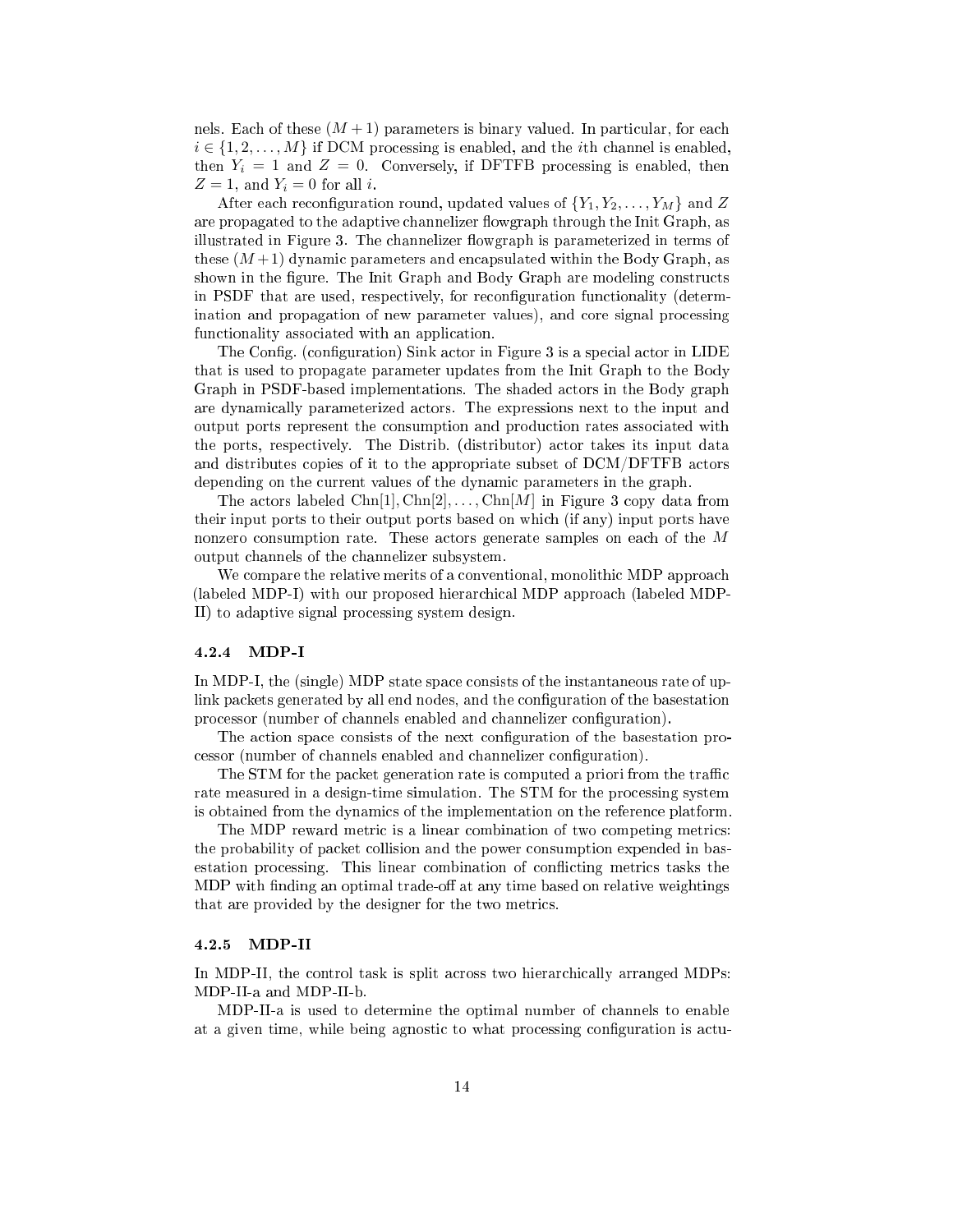ally used in the receiver to implement that configuration. MDP-II-b is used to determine the optimal processing configuration for an exogenously specified number of channels.

#### <span id="page-14-0"></span>4.2.6 Implementation

The configurable components of the processing system were implemented using the method detailed in Se
tion [4.1,](#page-8-1) and deployed to a Raspberry Pi 3 Model B computing platform. Each of the available configurations was run in a test mode, and the average pro
essing power onsumed was measured and tabulated as shown in Table [1.](#page-14-2) The device we used for measuring power consumption is the Tektronix Keithley Series 2280 Pre
ision Measurement DC Power Supply. The measurements were then provided as input to the MDP models, and used to generate control policies using these empirically measured characteristics of the pro
essing system.

Table 1: Platform measurements.

<span id="page-14-2"></span>

| Processing<br>Configuration | Number of Channels<br>Processed | Average<br>Power |
|-----------------------------|---------------------------------|------------------|
| D CM                        |                                 | 1.4406 W         |
| D CM                        | 2                               | 1.4781 W         |
| D CM                        | 3                               | 1.5203 W         |
| D CM                        | 4                               | 1.5660 W         |
| D CM                        | 5                               | 1.6025 W         |
| D CM                        | 6                               | 16524 W          |
| D CM                        | 7                               | 1.7013 W         |
| D CM                        | 8                               | 1.7453 W         |
| DFTFB                       | 8                               | 1.6754 W         |

#### <span id="page-14-1"></span>4.2.7 Simulation Results

We performed a physical layer signal processing simulation in MATLAB to generate uplink traffic from 1,000 end nodes. The simulation compared the use of the two (adaptive) MDP Schemes and also (non-adaptive) cases where only the fixed channelizer configurations were used. Each run of the simulation generated results of the form shown in Figure [4.](#page-15-1) In this gure, the MDP (MDP-I) is in control of the number R of receiver channels enabled. Note that when the traffic rate is high, the system increases  $R$  in order to reduce packet collisions.

The two ompeting MDP s
hemes, MDP-I and MDP-II, produ
ed the same control policy. However, a key difference is that the hierarchical MDP reduced the model size from 1.63MB to 265kB, which is a factor of 6.1 times smaller than the original size. This redu
tion be
omes espe
ially relevant when housing the MDP model and poli
y generation ode on the pro
essing platform itself. Such an *embedded MDP* realization is useful because it allows the MDP and generated policy to adapt dynamically based on learned characteristics of the operating environment. Integration of embedded MDP te
hniques into the HMCSM framework is a useful dire
tion for future work.

MDP-II also provides a benefit in the execution time required for the MDP solver to compute the optimal policy. We applied the MATLAB-based open source solver called MDPSOLVE  $[23]$ . The execution times were measured as 294ms for MDP-I, 50.8ms for MDP-II-a and 41.5ms for MDP-II-b.

As a result, in a deployment with a fixed processing system that periodically reomputes the ontrol poli
y in response to a hanging external environment, the hierarchical MDP scheme reduces the solver time from 294ms to 50.8ms, which is a factor of over  $5.7X$  smaller.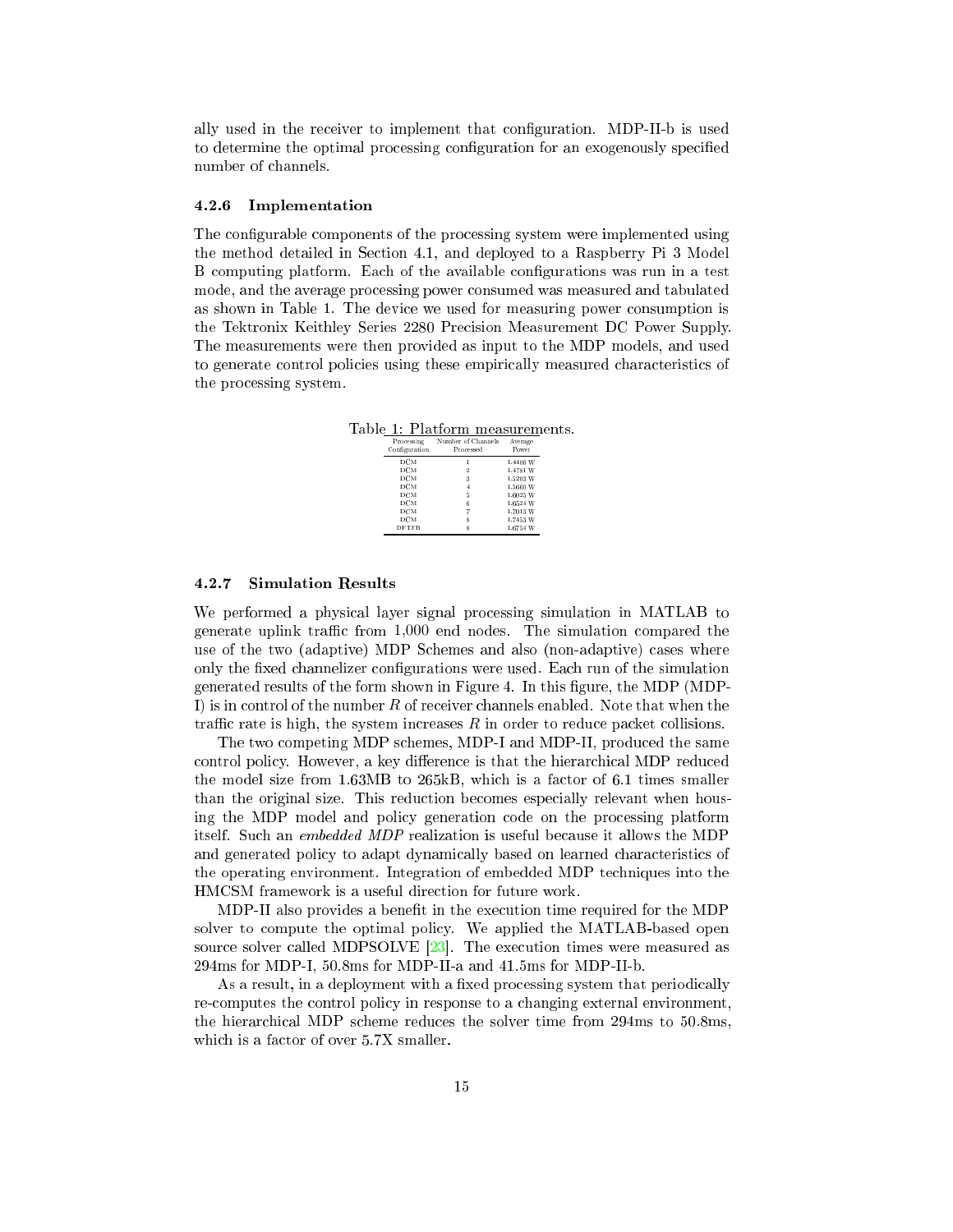All of the simulation runs that we arried out are ompared in Figure [5.](#page-15-2) Different simulations for the MDP-generated policy were carried out using different relative weightings for the two performance metrics. Simulations were also carried out for fixed signal processing configurations. The square-shaped points in Figure [5](#page-15-2) orrespond to DCM-based hannelizer operation with the number of enabled channels ranging from  $1$  to  $8$ . The fixed configuration DFTFB case is represented by the triangle-shaped point in the top left region of the figure. In the ontext of all of the design points evaluated and the two performan
e metrics, we see from the figure that the MDP-based approach generates a Pareto front. This demonstrates that the adaptive reconfiguration capability provided by the MDP leads to better performance in comparison with fixed configurations for each of the available signal processing algorithms.



<span id="page-15-1"></span>Figure 4: Simulation results for MDP-I.

<span id="page-15-2"></span>Figure 5: Comparison among MDP-generated policies and fixedconfiguration designs.

### <span id="page-15-0"></span>5 Extensions to the LIDE-V Library

Based on the analysis in  $[26]$ , where a dataflow model is constructed for the DPD algorithm in  $[27]$ , most of the computation and energy consumption is concentrated in the filter actors. Thus, in our future work, we plan to implement all the predistortion filters in the filtering stage on an FPGA platform to accelerate the data processing. To facilitate the power efficient hardware implementation of DPD systems, we have extended the LIDE-V library to integrate low power te
hniques.

In LIDE-V, the enable, invoke and scheduling functions for an actor are implemented as three coupled Verilog modules, which we refer to as the actor enable module (AEM), actor invoke module (AIM) and actor scheduling module (ASM), respectively  $[28]$ . Dataflow edges are implemented as dataflow edge modules (DEMs) to provide communication channels for connections between actors. Since DEMs buffer data through a first-in first-out protocol, we also refer to them simply as FIFOs.

The new features added to the LIDE-V library an be summarized as the following: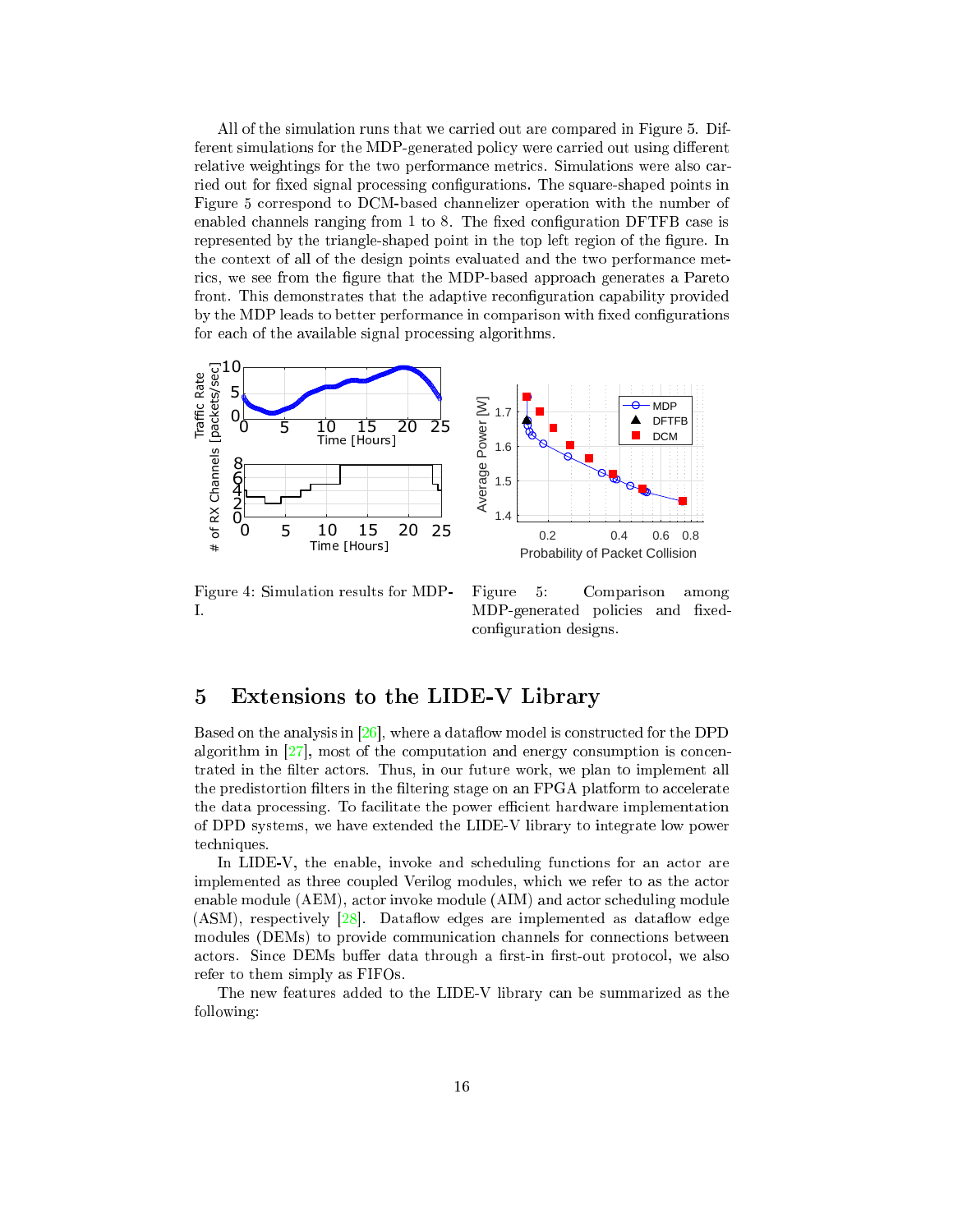- We have integrated into the LIDE-V library two low power methods: asyn hronous design with multiple lo
k domains and lo
k gating.
- We have integrated support for hierarchical actor design in LIDE-V. This advan
ement provides useful new features in LIDE-V for design of omplex applications and reuse of dataflow subgraphs.

We have demonstrated the flexibility and power efficiency of the extended LIDE-V library through a deep neural network application for vehicle classification. Our envisioned future work in this direction is to apply the updated LIDE-V library to implement the DPD system designed in this work.

## <span id="page-16-0"></span>6 Case study: Digital Predistortion Appli
ation

### <span id="page-16-1"></span>6.1 Ba
kground

In wireless communication systems,  $I/Q$  mismatch, power amplifier (PA) nonlinearities, and signal leakage in the local oscillator (LO) are implementationrelated problems that must be addressed before the direct-conversion principal can be deployed. In the frequency domain of the transmitted signal, the effects of these impairments are translated as power leakage into adja
ent hannels. DPD is a widely investigated technique (e.g., see  $[26, 29-32]$  $[26, 29-32]$  $[26, 29-32]$  $[26, 29-32]$ ) to counteract such impairments by applying arefullyal
ulated distortion to the signal prior to transmission.

#### <span id="page-16-2"></span>6.2 Adaptive Dataflow-based DPD Architecture

The DPD architecture developed in this report is based on the algorithm presented in  $[27]$ . This DPD algorithm operates in two stages. In the *coefficient* estimation stage, the DPD filtering coefficients are estimated. The estimated coefficients are then employed in the *DPD filtering* stage for actual predistortion of the input signal.

The structure of the predistortion filtering system is shown in Figure [6.](#page-17-1) The DPD system is split into two branches, namely direct and conjugate predistortions. The output of the predistortion filter can be expressed as

<span id="page-16-4"></span>
$$
z_n = \sum_{p \in I_P} f_{p,n} \star \psi_p(x_n) + \sum_{q \in I_Q} \bar{f}_{q,n} \star \psi_q(x_n^*) + c' , \qquad (1)
$$

where  $\star$  denotes convolution;  $x_n$  and  $x_n^*$  are the direct and conjugate input samples, respectively;  $I_P$  and  $I_Q$  are the employed sets of direct and conjugate term orders, respectively;  $\psi_p$  and  $\psi_q$  are *polynomial basis functions* for the direct and conjugate branches, respectively;  $f_{p,n}$  and  $\bar{f}_{q,n}$  are the FIR filter coefficients for the direct and conjugate polynomials, respectively; and  $c'$  is the LO leakage compensation component. The maximum polynomial order used can be different for the direct and conjugate branches of the predistorter  $[27]$ .

Given  $r \in \{p, q\}$ , the polynomial basis function  $\psi_r$  can be expressed as

<span id="page-16-3"></span>
$$
\psi_r(x_n) = \sum_{k \in I_r} u_{k,r} |x_n|^{k-1} x_n, \ r \in I_R \ , \tag{2}
$$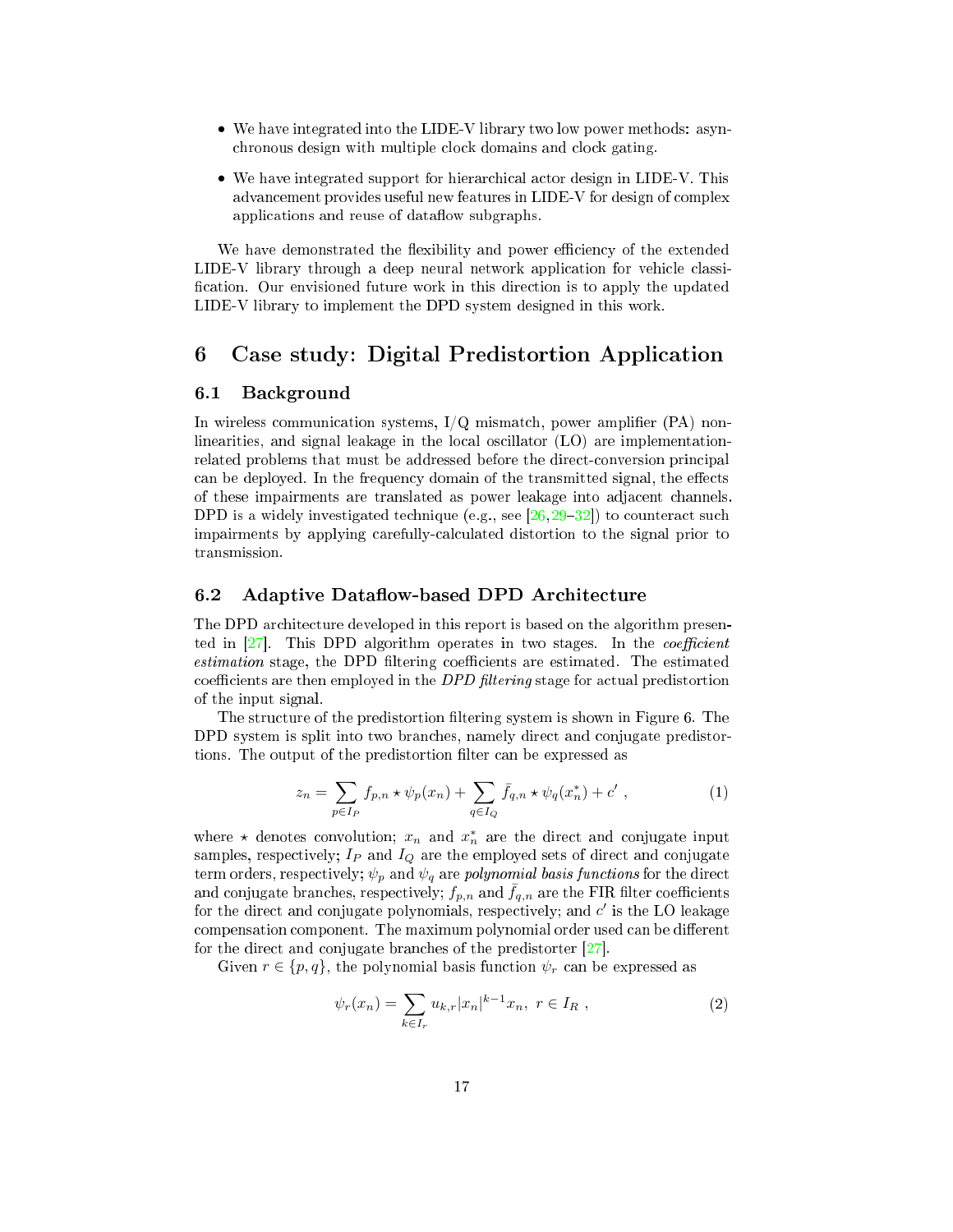

Figure 6: Predistorter structure for the joint predistortion of PA and  $I/Q$  modulator impairments.

<span id="page-17-1"></span>

<span id="page-17-2"></span>Figure 7: Dataflow model of DPD coefficient estimation.

where  $I_R$  denotes the set of term orders employed in the given DPD configuration  $(I_R = I_P)$  if  $r = p$ , and  $I_R = I_Q$  if  $r = q$ );  $I_r$  denotes the subset of  $I_R$  that contains only term orders up to r in  $I_R$ ; and  $\{u_{k,r}\}$  denotes the polynomial weights. Here, given a polynomial  $\rho = a_0 + a_1 x + \ldots + a_n x^n$ , we define each monomial  $a_i x^i$ to be a term of  $\rho$ , and we define i to be the associated term order. According to  $[27]$ , only odd-order polynomials are used to avoid the computation of the square-root within  $|x_n|^{k-1}$ , which is a computation-saving option that has been applied in the proposed implementation.

### <span id="page-17-0"></span>6.3 Application Specification

Dataflow modeling of the DPD is complex because of the high degree of para-meterization. As mentioned in [6.2,](#page-16-2) the DPD architecture has been split into two parts, the DPD filter and DPD coefficient estimation, as shown in Figure [7](#page-17-2) and Figure [8,](#page-18-1) respectively. The interconnection between the two diagrams can be inferred from the placeholder actors DPD Coefficient Estimation and DPD Filter in Figure [7](#page-17-2) and Figure [8.](#page-18-1) Also, the Parameter Sour
e and Param Distribution actors have same functionalities in the two dataflow models and have been replicated for design simplicity.

The implementations of the actors in the two dataflow graphs are summarized as follows.

• Source and Sink: source actors are used for file reading. They read a file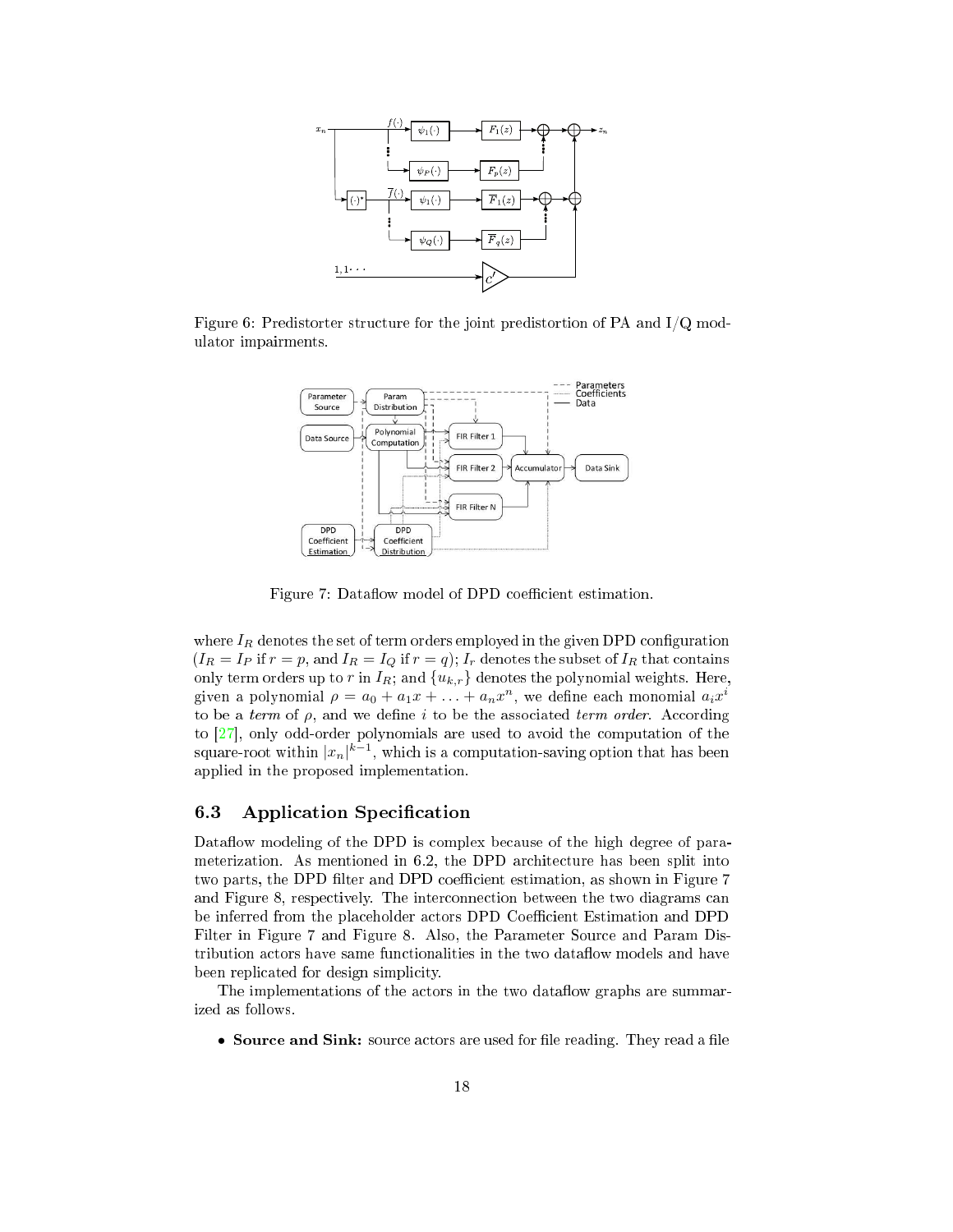

<span id="page-18-1"></span>Figure 8: Dataflow model of the predistortion filter.

that ontains data and move the a
quired values to their output FIFOs. Similarly, sink actors consume data from their input FIFOs and write it to an output file.

- Param Distribution: This actor distributes updated parameter values to parameterized actors.
- Conjugate: The conjugate actor computes the complex conjugate of the re
eived sample value and writes it to its output FIFO.
- Basis Matrix: This actor performs the basis matrix computation intro-duced in Section [6.2.](#page-16-2)
- LS Estimate: This actor performs the least squares (LS) estimation operation.
- **DPD Coefficient Distribution:** The actor reads and distributes estimated filter coefficients to FIR filters.
- Polynomial Computation: This actor computes the polynomial basis function according to Equation [2](#page-16-3) for both non-conjugate and conjugate branches of the DPD filter.
- FIR Filter: This actor performs the FIR filtering operation part of Equation 1.
- Accumulator: This actor combines the output from all FIR filters and adds the LO leakage compensation component according to Equation [1.](#page-16-4)

#### <span id="page-18-0"></span>6.4 PSDF Model

The DPD architecture introduced in Section [6.3](#page-17-0) is implemented as a PSDF design with dynamic parameters. A PSDF model of the DPD system is illustrated in Figure [9.](#page-19-0) The DPD system is parameterized by the number of dire
t predistortion filters, the number of conjugate predistortion filters, and the order of each deployed filter. Each of these parameters can be reconfigured at run-time.

At design time, we determine the maximum number of available filters for direct and conjugate predistortion, labeled  $M$  and  $N$ , respectively. Thus, in Figure [9,](#page-19-0) there are  $(M+N)$  FIR filters in total, labeled FIR Filter 1, FIR Filter 2, ..., FIR Filter  $(M+N)$ . At run-time, the MDP-generated reconfiguration policy determines the current system configuration, which includes how many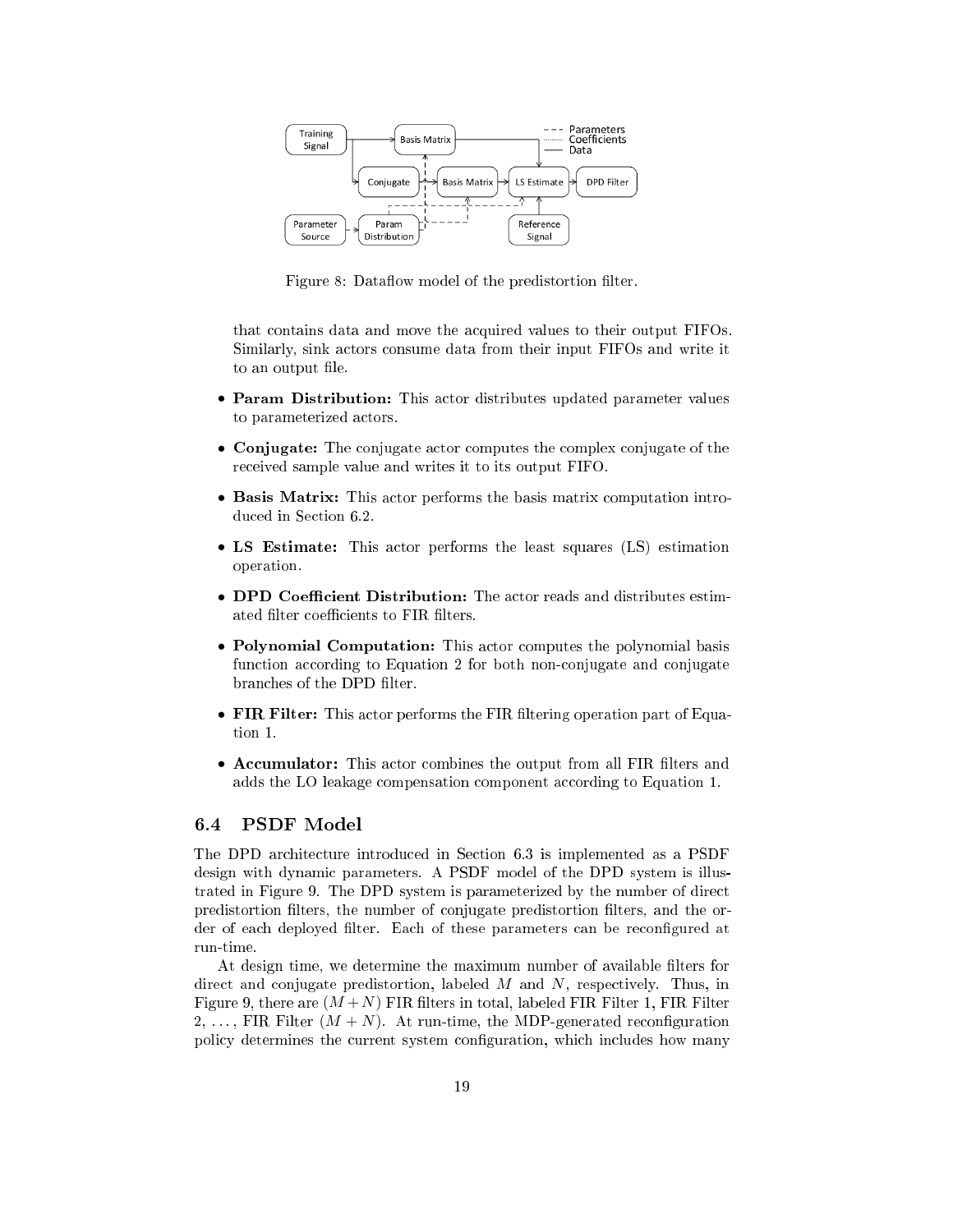

<span id="page-19-0"></span>Figure 9: PSDF model of DPD architecture.

filters are deployed for direct and conjugate predistortion, respectively, and the corresponding order of each deployed filter. These policy decisions are used to manipulate a set of dynamic parameters  $\{P,Q,F_1,F_2,\ldots,F_M,\overline{F}_1,\overline{F}_2,\ldots,\overline{F}_N\},\$ where  $P$  and  $Q$  are the number of deployed filters for direct and conjugate data processing, respectively;  $F_1, F_2, \ldots, F_M$  are the orders of the M direct data filters; and  $\bar{F}_1, \bar{F}_2, \ldots, \bar{F}_N$  are the orders of the N conjugate data filters. Note that when a filter is not deployed in the current configuration, the corresponding order of that filter is set to 0.

After each reconfiguration round, updated values <sub>of</sub>  $\{P,Q,F_1,F_2,\ldots,F_M,\bar{F}_1,\bar{F}_2,\ldots,\bar{F}_N\}$  are propagated to the adaptive DPD flowgraph through the PSDF init graph. The DPD flowgraph is parameterized in terms of these dynamic parameters and encapsulated within the subinit graph and the body graph. The subinit graph is a modeling construct in PSDF that can change body graph parameters just before each execution of the body graph. Examples of such parameters include the coefficients of FIR filters and the phases of downsamplers and upsamplers.

In our PSDF-based DPD architecture design, the DPD coefficient estimation subsystem is mapped to the subinit graph. This subsystem estimates coefficients for the FIR filters that are deployed in the current configuration. The computed coefficients are then propagated to the body graph as parameter updates. Given the system configuration parameters from the init graph and the filter coefficient parameters from the subject graph, the body graph performs the predistortion of input data based on the updated DPD parameter settings. In the body graph, the first  $(P+Q)$  FIR filters are switched on for predistortion filtering and the rest of the filters are disabled.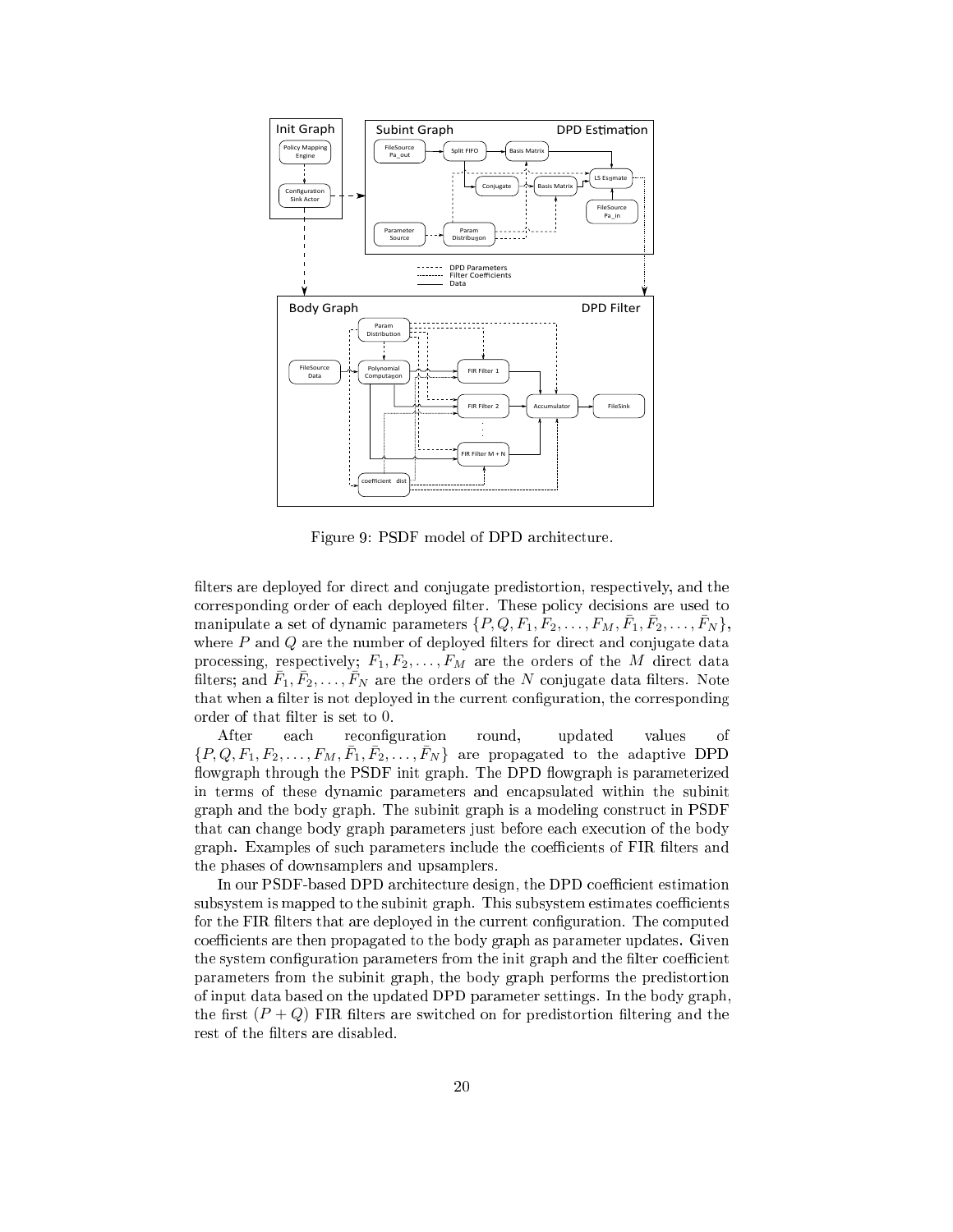

<span id="page-20-1"></span>Figure 10: Hierarchical MDP scheme for DPD system.

#### <span id="page-20-0"></span>6.5 Hierarchical MDP Models for DPD System Optimization

In this work, we apply the hierarchical MDP approach introduced in Section 4.1 to the dynamic management of the DPD system. The proposed hierarchical MDP scheme is illustrated in Figure 10. This scheme decomposes analysis into four MDPs that are arranged hierarchically. These four MDPs are labeled (from topmost to bottom-most in the hierarchy) MDP-I, MDP-II, MDP-III and MDP-IV, respectively. MDP-I decides whether to apply DPD or not based on the current PA model and transmission power. If DPD is to be applied according to the decision from MDP-I, then MDP-II determines whether to turn on the learning phase of the DPD. When enabled, this learning phase recomputes the filter coefficients based on the PA model and transmission power.

MDP-III and MDP-IV together optimize the DPD system configuration based on the current system state and transmission power. Specifically, MDP-III is responsible for determining the values of  $P$  and  $Q$ , and MDP-IV is responsible for determining the filter order of each employed filtering branch.

As an example, the core MDP components of MDP-III are defined as follows.

- System state space:  $\{P,Q\}$ , where  $P \in \{1,2,3,4\}$  and  $Q \in \{1,2,3,4\}$ .
- Environment state space:  $\{\rho\}$ , where  $\rho \in \{17 \text{dBm}, 19 \text{dBm}, 21 \text{dBm}\}\$ represents the transmission power.
- Action space:  $\{P_{\text{action}}, Q_{\text{action}}\}$ . The actions on both P and Q belong to the set  $\{no change, reduce by 1, increase by 1\}.$
- Reward function: Reward(state, action) =  $C_1 \times \text{ACPR}(\text{state}) C_2 \times$ EVM(state) –  $C_3 \times$  Power(state) –  $C_4 \times$  cost(action), where ACPR, EVM and power are measurements with respect to the specified state;  $C_1, C_2, C_3, C_4$ are constants that represent weighting factors for the different metrics considered; and cost represents the system cost incurred by taking the specified action.
- Constraints: The generated policy is subject to ACPR, EVM and power consumption constraints that are imposed on the system at run-time. Furthermore, the selected action should not lead to branch count configurations that violate the pre-specified  $P, Q$  ranges.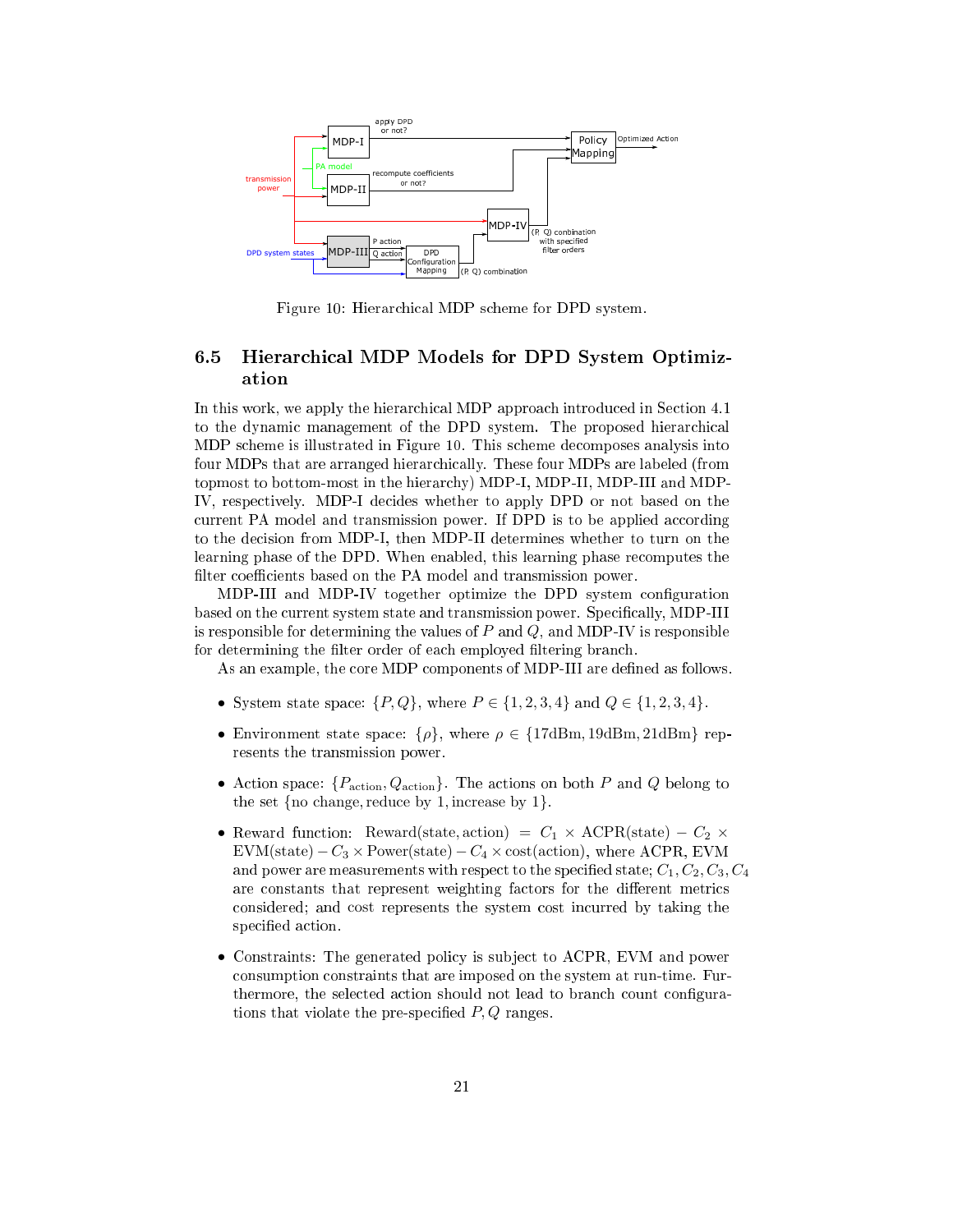

<span id="page-21-2"></span>Figure 11: Comparison among MDP-generated policies and manually-set policies.

#### <span id="page-21-0"></span>**Simulation Results**  $6.6$

We run simulations in MATLAB to measure ACPR and EVM related to each P, Q combination in the system state space. The modulation employed to derive these measurements is QPSK. The results from these measurements are provided as input to the MDP models, and used to generate control policies.

In Figure [11,](#page-21-2) we compare the policy generated from the proposed hierarchical MDP approach with a manually-set policy that always selects the action that maximizes the current reward without considering stochastic characteristics. As we can see, the manually-set policy may lead to more reward than the MDPgenerated poli
y in the short term (i.e., when time < 100 reconfiguration rounds in this case). However, the MDP-generated policy outperforms the manually-set poli
y over longer time periods.

#### <span id="page-21-1"></span> $\overline{7}$ **Conclusions**

In this work, we have developed the Hierarchical MDP framework for Compact System-level Modeling (HMCSM) and its application to design and implementation of adaptive embedded signal pro
essing systems. HMCSM provides a stru
tured design methodology that integrates model-based design for embedded signal processing in terms of dataflow methods; MDP formulation using ompa
t, hierar
hi
al models; optimal poli
y generation from these models at design time; and dynamic, system-level reconfiguration at run time. The framework enables systematic derivation of system-level reconfiguration policies that are based on application-specific functional requirements and operational constraints. The effectiveness of our proposed MDP-based system design framework was demonstrated through an adaptive wireless communication application: a digital predistortion (DPD) system, which benefits from an implementation that an dynami
ally generate optimal ontrol poli
ies. Additionally, the LIDE-V library has been updated to support power-efficient hardware implementation of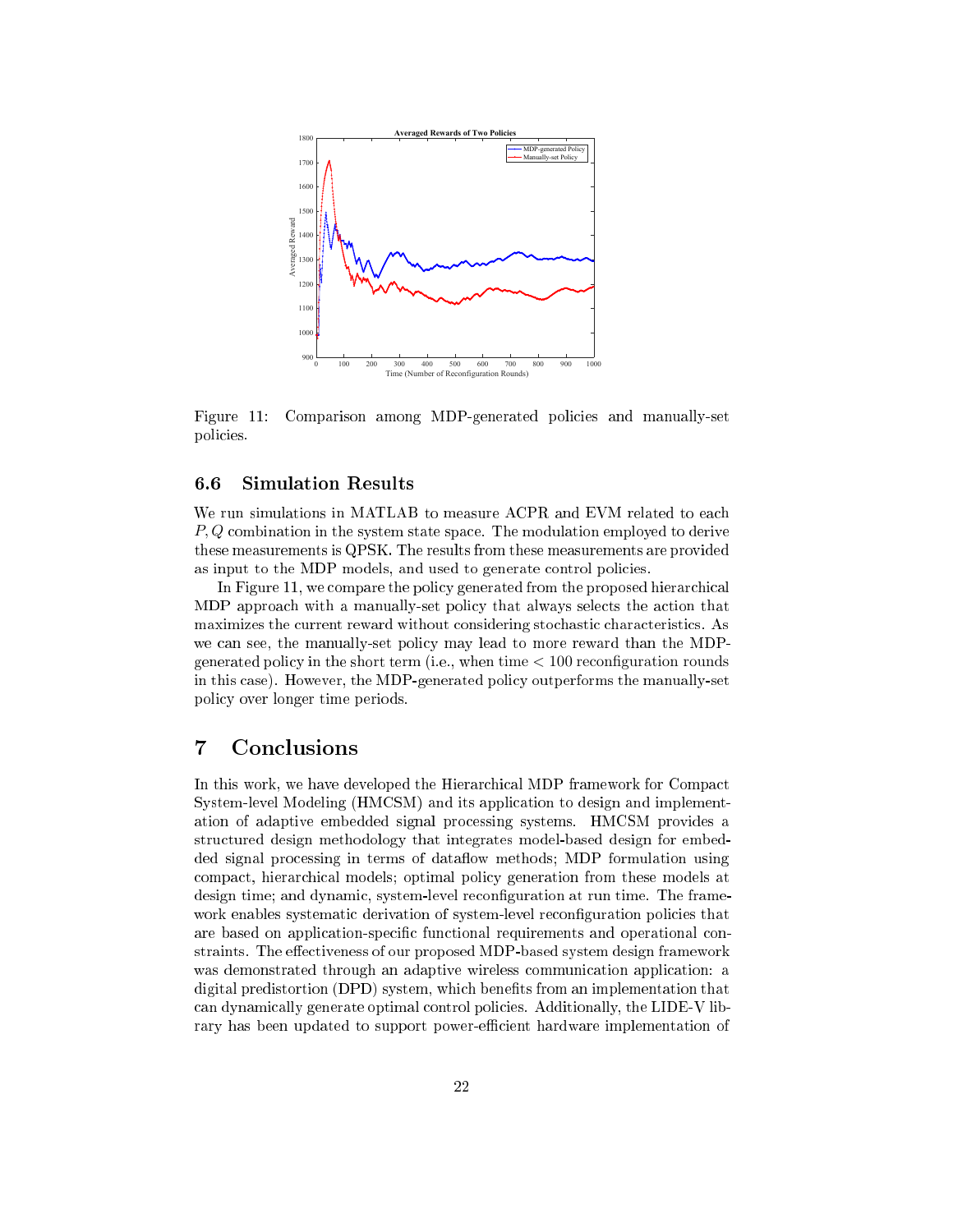signal processing systems. These techniques for power-efficient implementation are relevant to hardware acceleration of the novel DPD system that has been developed in this work.

### <span id="page-22-0"></span>References

- [1] S. S. Bhattacharyya, E. Deprettere, R. Leupers, and J. Takala, eds., *Hand*book of Signal Processing Systems. Springer, second ed., 2013.
- <span id="page-22-1"></span>[2] L. Li, A. Ghazi, J. Boutellier, L. Anttila, M. Valkama, and S. S. Bhattacharyya, "Evolutionary multiobjective optimization for digital predistortion architectures," in Proceedings of the International Conference on Coqnitive Radio Oriented Wireless Networks, (Grenoble, France), pp. 498–510. May 2016.
- <span id="page-22-2"></span>[3] S. J. Russell and P. Norvig, Artificial Intelligence: A Modern Approach. Prentice Hall, 1994.
- <span id="page-22-3"></span>[4] S. Chen, Y. Wang, and M. Pedram, "A semi-Markovian decision process based control method for offloading tasks from mobile devices to the cloud," in Proceedings of the IEEE Global Telecommunications Conference. pp. 2885-2890, 2013.
- <span id="page-22-4"></span>[5] A. Munir and A. Gordon-Ross, "An MDP-based application oriented optimal policy for wireless sensor networks," in Proceedings of the International Conference on Hardware/Software Codesign and System Synthesis. pp. 183-192, 2009.
- <span id="page-22-5"></span>[6] C. Boutilier, R. Dearden, and M. Goldszmidt, "Exploiting structure in policy construction," in Proceedings of the International Joint Conference on Artificial Intelligence, pp. 1104-1111, 1995.
- <span id="page-22-6"></span>[7] L. Benini, A. Bogliolo, G. A. Paleologo, and G. De Micheli, "Policy optimization for dynamic power management," IEEE Transactions on Computer-Aided Design of Integrated Circuits and Systems, vol. 18, pp. 742–760, June 1999.
- <span id="page-22-7"></span>[8] A. Jonsson and A. Barto, "Causal graph based decomposition of factored MDPs," Journal of Machine Learning Research, vol. 7, pp. 2259–2301, 2006
- <span id="page-22-8"></span>[9] A. Sapio, M. Wolf, and S. S. Bhattacharyya, "Compact modeling and management of reconfiguration in digital channelizer implementation," in Proceedings of the IEEE Global Conference on Signal and Information Processing, (Washington, D.C.), pp.  $595-599$ , December 2016.
- <span id="page-22-9"></span>[10] L. Li, A. Sapio, J. Wu, Y. Liu, K. Lee, M. Wolf, and S. S. Bhattacharyya, "Design and implementation of adaptive signal processing systems using Markov decision processes," in Proceedings of the International Conference on Application Specific Systems, Architectures, and Processors, (Seattle, Washington), pp. 170-175, July 2017.
- <span id="page-22-10"></span>[11] O. Sigaud and O. Buffet, eds., Markov Decision Processes in Artificial *Intelligence.* Wiley, 2010.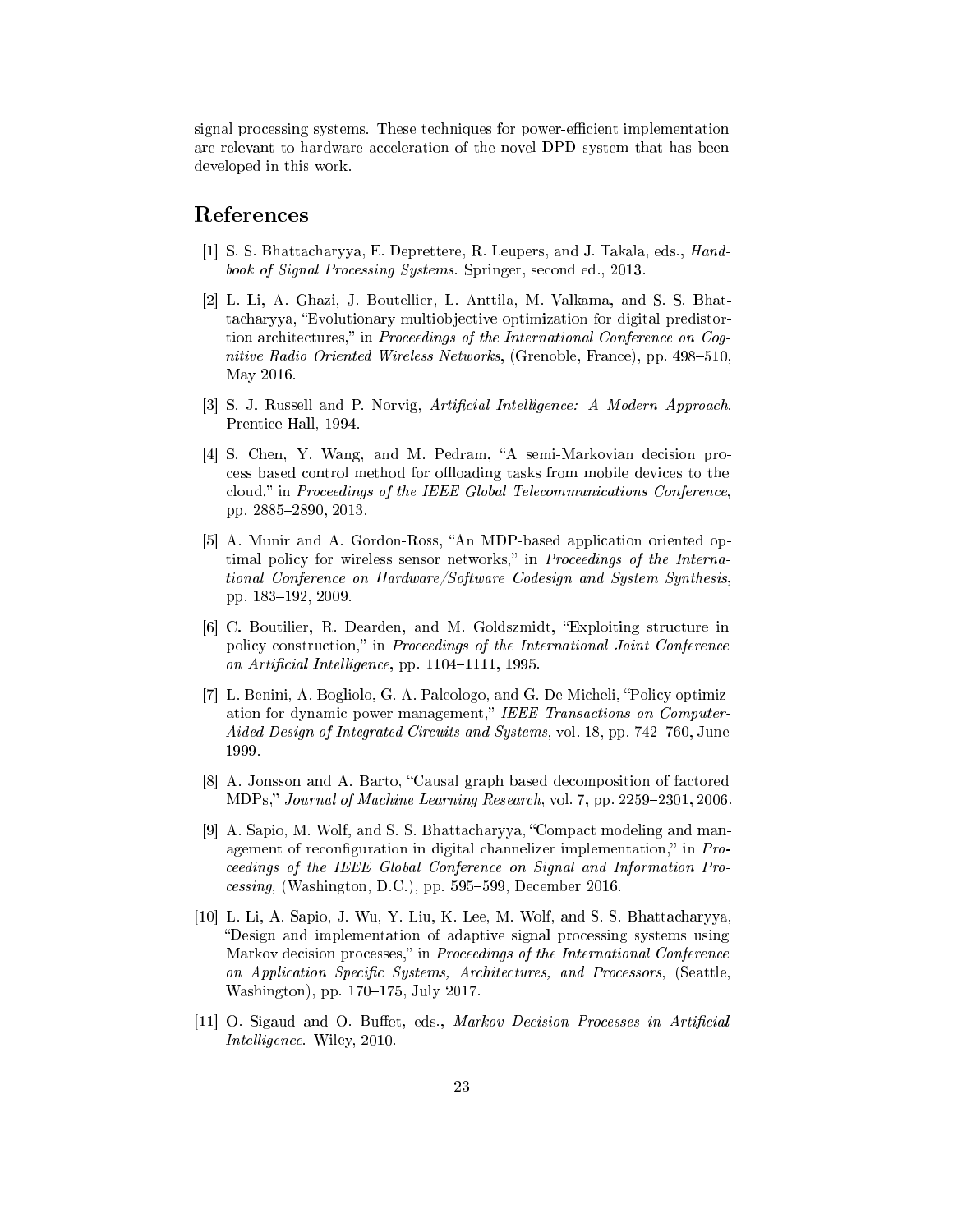- <span id="page-23-1"></span><span id="page-23-0"></span>[12] E. A. Lee and T. M. Parks, "Dataflow process networks," *Proceedings of the IEEE*, pp.  $773-799$ , May 1995.
- [13] G. Bilsen, M. Engels, R. Lauwereins, and J. A. Peperstraete, "Cyclo-static dataflow," IEEE Transactions on Signal Processing, vol. 44, pp. 397-408, February 1996.
- <span id="page-23-2"></span>[14] B. D. Theelen, M. C. W. Geilen, T. Basten, J. P. M. Voeten, S. V. Gheorghita, and S. Stuijk, "A scenario-aware data flow model for combined long-run average and worst-case performance analysis," in *Proceedings of* the International Conferen
e on Formal Methods and Models for Codesign, July 2006.
- <span id="page-23-3"></span>[15] E. A. Lee and D. G. Messerschmitt, "Synchronous dataflow," Proceedings *of the IEEE*, vol. 75, pp.  $1235-1245$ , September 1987.
- <span id="page-23-4"></span>[16] B. Bhattacharya and S. S. Bhattacharyya, "Parameterized dataflow modeling for DSP systems," IEEE Transactions on Signal Processing, vol. 49, pp. 2408-2421, October 2001.
- <span id="page-23-5"></span>[17] B. Bhattacharya and S. S. Bhattacharyya, "Quasi-static scheduling of reconfigurable dataflow graphs for DSP systems," in *Proceedings of the Interna*tional Workshop on Rapid System Prototyping, (Paris, France), pp. 84–89, June 2000.
- <span id="page-23-6"></span>[18] V. Bebelis, P. Fradet, A. Girault, and B. Lavigueur, "BPDF: A statically analyzable dataflow model with integer and Boolean parameters," in  $Pro$ ceedings of the International Workshop on Embedded Software, pp.  $1-10$ ,
- <span id="page-23-7"></span>[19] K. Desnos, M. Pelcat, J. Nezan, S. S. Bhattacharyya, and S. Aridhi, "PiMM: Parameterized and interfaced dataflow meta-model for MPSoCs runtime reconfiguration," in Proceedings of the International Conference on Embedded Computer Systems: Architectures, Modeling, and Simulation, pp. 41–48, 2013.
- <span id="page-23-8"></span>[20] C. Shen, W. Plishker, H. Wu, and S. S. Bhattacharyya, "A lightweight data flow approach for design and implementation of SDR systems," in Proceedings of the Wireless Innovation Conference and Product Exposition, (Washington DC, USA), pp.  $640-645$ , November 2010.
- <span id="page-23-9"></span>[21] C. Shen, L. Wang, I. Cho, S. Kim, S. Won, W. Plishker, and S. S. Bhattacharyya, "The DSPCAD lightweight dataflow environment: Introduction to LIDE version 0.1," Tech. Rep. UMIACS-TR-2011-17, Institute for Advan
ed Computer Studies, University of Maryland at College Park, 2011. http://hdl.handle.net/1903/12147.
- <span id="page-23-10"></span>[22] S. Lin, Y. Liu, K. Lee, L. Li, W. Plishker, and S. S. Bhattacharyya, "The DSPCAD framework for modeling and synthesis of signal processing systems," in Handbook of Hardware/Software Codesign (S. Ha and J. Teich, eds.), pp.  $1-35$ , Springer, 2017.